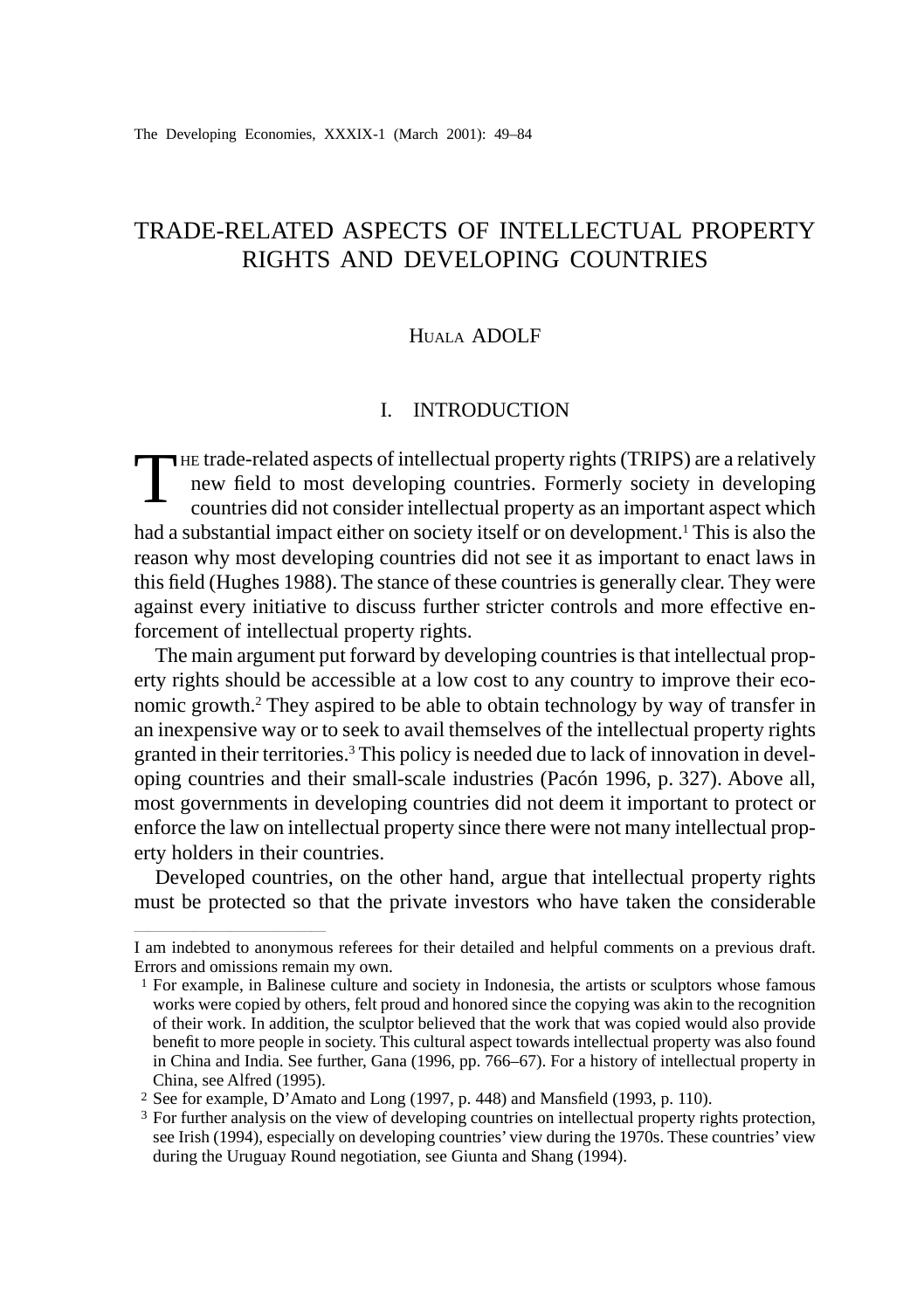venture involved in developing and applying a new technology may get a fair return. In addition, these countries argued that the establishment of stronger intellectual property rights would, in the end, help developing countries in terms of promoting indigenous technological and innovative activities (Mansfield 1993, p. 110).

There are a number of reasons why developed countries chose the General Agreement on Tariffs and Trade (GATT) as the forum for the negotiation of TRIPS. First, developed countries regarded GATT as the proper venue in which to negotiate intellectual property rights, since they could use GATT as the negotiation forum for the access of developing countries' products to their markets "in return for the protection of intellectual property rights" (Correa and Yusuf 1998, p. 8). Second, developed countries may be able to use the GATT dispute settlement procedures when a dispute on intellectual property rights arose (Croome 1995. p. 134).<sup>4</sup> Third, the negotiation of TRIPS under GATT is more effective in terms of the number of participants compared to other international institutions, in particular the World Intellectual Property Organization (WIPO).5

Although its main objective was to regulate trade order, GATT, from its initial establishment, has also recognized the relationship between trade and intellectual property rights. In essence, GATT incorporated a number of articles which may be related to intellectual property rights. They include:

- (a) Article III.4 of GATT states that the products of the territory of any contracting party imported into the territory of any other contracting party shall be accorded treatment no less favorable than that accorded to like products of national origin in respect of all laws, regulations, and requirements affecting their internal sale, offering for sale, purchase, transportation, distribution, or use (national treatment).
- (b) Article IX stipulates that the marking requirements (trade names, geographical indications, etc.) should not be used in such a way as to hamper international trade or to discriminate between contracting parties.
- (c) Article XII.3 (c) (iii) stipulates that the restrictions used to protect the balance of payments must not be applied so as to prevent compliance with patent, trademark, copyright, or similar procedures.
- (d) Article XVIII.10 stipulates that trade restrictions imposed in the context of balance-of-payments difficulties should not be inconsistent with patent, trademark, copyright, or similar procedures (Primo Braga 1995, p. 382).
- (e) Article XX (d) provides for the exceptions to the GATT rules which is necessary for "the protection of patents, trademarks, and copyrights and the prevention of deceptive practices."

<sup>4</sup> See also South Centre (1997, p. 7) and Patry (1995, p. 2).

<sup>5</sup> Although the membership of WIPO is as much as GATT, the membership of the WIPO's convention depended on its willingness to ratify, accede, or to be bound by it.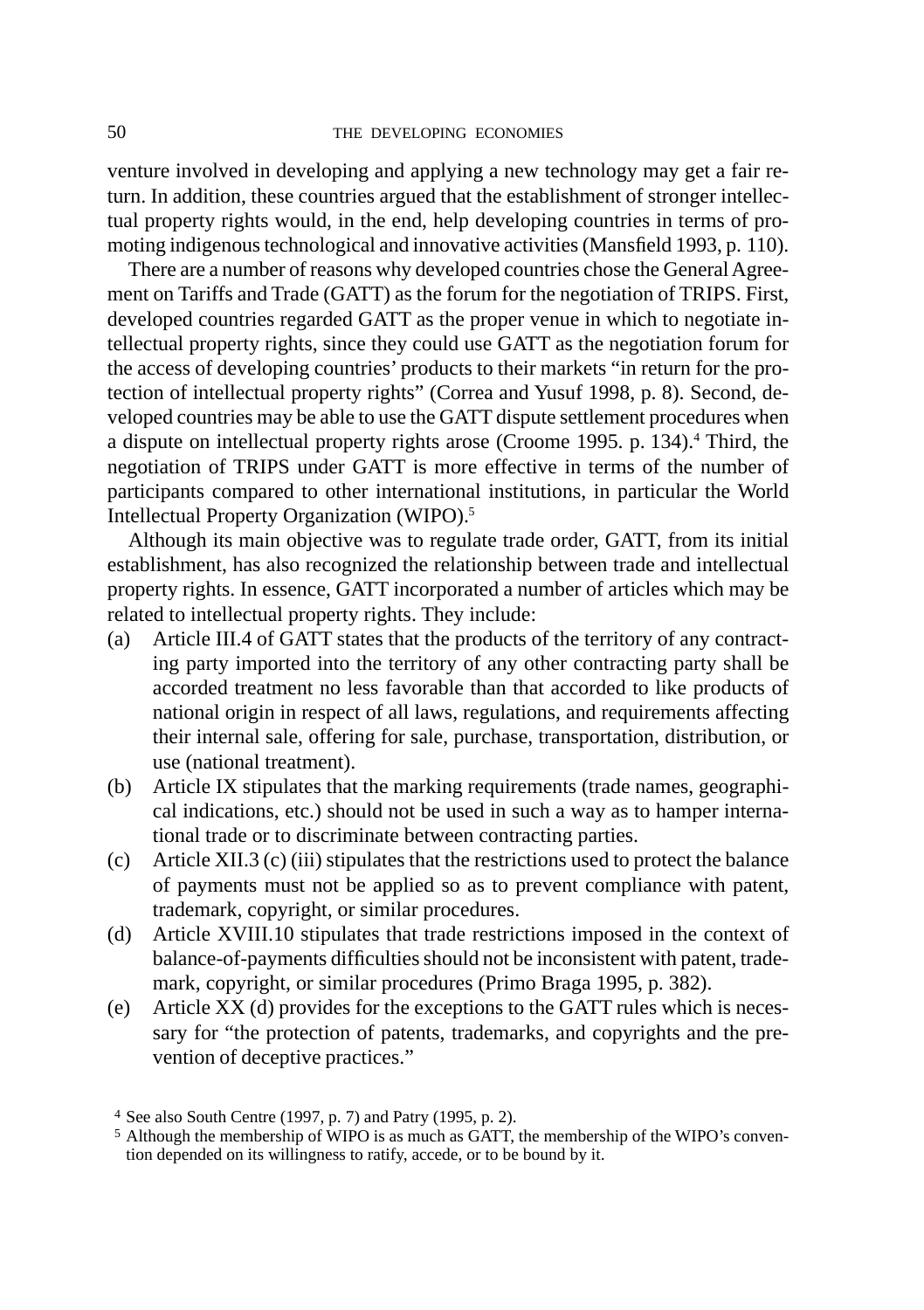(f) Article II (d) places the adoption or enforcement of measures necessary to secure "the protection of patents, trademarks, and copyrights and the prevention of deceptive practices" among the general exceptions in GATT (Primo Braga 1995).

The lack of standards of intellectual property rights protection under GATT was understandable in the light of its historical background when the international community (the original members of GATT) drafted GATT in the 1940s. From the beginning, the drafters of GATT realized that its main objective in formulating rules (that would be embodied in GATT) was to facilitate trade and to reduce tariff rates among its members.

In addition to the articles of GATT above, GATT has also handled some international trade cases related to intellectual property rights. They include:

(i) "U.S. Imports of Certain Automotive Spring Assemblies."6 In 1981, Canada brought the United States to the GATT panel, arguing that the U.S. law, Section 337 of the U.S. Tariff Act of 1930, which barred Canada as supplier of automotive spring assemblies, was against the national treatment principle contained in Article III of GATT. Section 337 of the U.S. Tariff Act of 1930 provided a special administrative agency "procedure" for litigating claims of patent infringement against imported goods and special border remedies to keep infringing goods from entering the United States.

Canada maintained that both special procedures and remedies violated the national treatment obligation under Article III of GATT. The United States argued that both remedies (the litigating procedure and border remedies) were necessary to cope with special cases such as patent infringement from imported goods. In its decision, the GATT panel concluded that the "exclusion order issued by the USITC [U.S. International Trade Commission] against the importation of automotive spring assemblies fell within the provisions of Article XX (d), and was therefore consistent with GATT."7

(ii) "Japan—Custom Duties, Taxes and Labeling Practices on Imported Wines and Alcohol Beverages."8 The Japanese government from the 1940s to the 1970s enacted various laws on the tax system for imported beverages. For this purpose, the Japanese government differentiated between and categorized various kinds and qualities of alcoholic beverages that were subject to different laws and tax rates. In addition Japanese bottles of wines, whiskies, and brandies currently bear labels using English, French, or German terms, such as "château," "reverse," or "village."

The European Community (EC) brought the Japanese law on the above policies before the GATT panel, arguing that the various taxes imposed by Japan on im-

<sup>6</sup> Adopted on May 26, 1983, BISD 36S/315.

<sup>7</sup> Paragraph 61 of the panel report on "Japan—Custom Duties, Taxes and Labelling Practices on Imported Wines and Alcohol Beverages," adopted on November 10, 1987, BISD 34S/83, 85.

<sup>8</sup> Report of the panel adopted on November 10, 1987, BISD 34S/83, 85.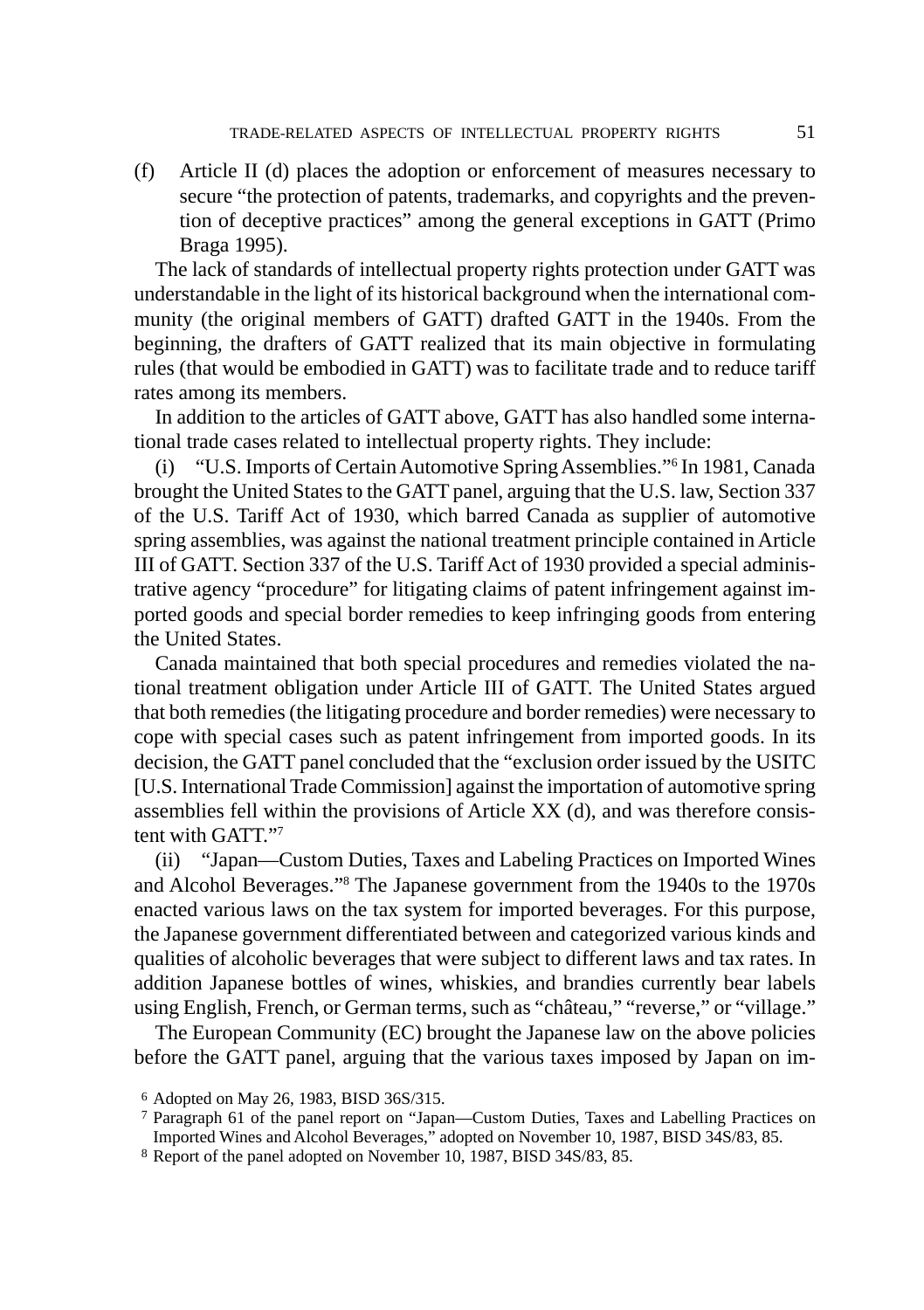ported wines and alcoholic beverages from the EC was inconsistent with Article III.2 of GATT.

The panel found that whiskies, brandies, other distilled spirits, liqueurs, wines, and sparkling wines imported into Japan were subject to discriminatory or protective Japanese taxes. The panel concluded that these discriminatory or protective taxes had to be presumed to cause nullification or impairment of benefits accruing to the EC under the General Agreement. Therefore the panel concluded that the Japanese laws were inconsistent with Article III.2 of GATT (par. 5.16).

The panel also noted that Article XI.6 of GATT was designed to protect distinctive regional or geographical names of products of the territory of a contracting party as are protected by legislation. The panel was unable to find that the use by Japanese manufacturers of labels written partly in English or French, etc., had actually been to the detriment of distinctive or geographical names of products produced and legally protected in the European Economic Community (EEC). The panel could not either find that Japan had failed to meet its obligation to cooperate pursuant to GATT Article IX.6 (par. 5.15).

(iii) "EC—U.S. Section 337" (November 7, 1989, BISD 36S/345). The subject matter of this case is very similar to the "U.S. Imports of Certain Automotive Spring Assemblies"<sup>9</sup> above. In this case the complainant, the EC, applied a different approach by arguing that Section 337 of the U.S. Tariff Act of 1930 did discriminate; EC Section 337 states that unfair methods of competition and unfair acts in the importation of articles into the United States, or in their sale, are unlawful if these unfair acts or methods of competition tend to (1) destroy or to substantially injure an industry recently and economically operating in the United States, (2) prevent the establishment of such an industry, or (3) restrain or monopolize trade and commerce in the United States (par. 2.2).

The EC put forward its arguments, among others, based on the nature of the intellectual property rights proceedings by the USITC in addition to the U.S. federal courts. It contended that the proceedings conducted by the USITC and the federal courts are different. This indicated that the treatment accorded imported products is less favorable than that accorded like products of U.S. origin. Consequently, it is inconsistent with Article III.4 of GATT and cannot be justified under Article XX (d) of GATT (par. 5.4).

In its deliberation, the panel underscored the differences between the proceedings of the USITC and the U.S. federal courts. The court found that there has been different treatment between the imported products which the complainant accorded. Here the panel found that the different treatment is itself less favorable to imported products and is therefore inconsistent with Article III.4 (par. 5.18).

<sup>9</sup> Adopted on May 26, 1983, BISD 36S/315 (see footnote 6).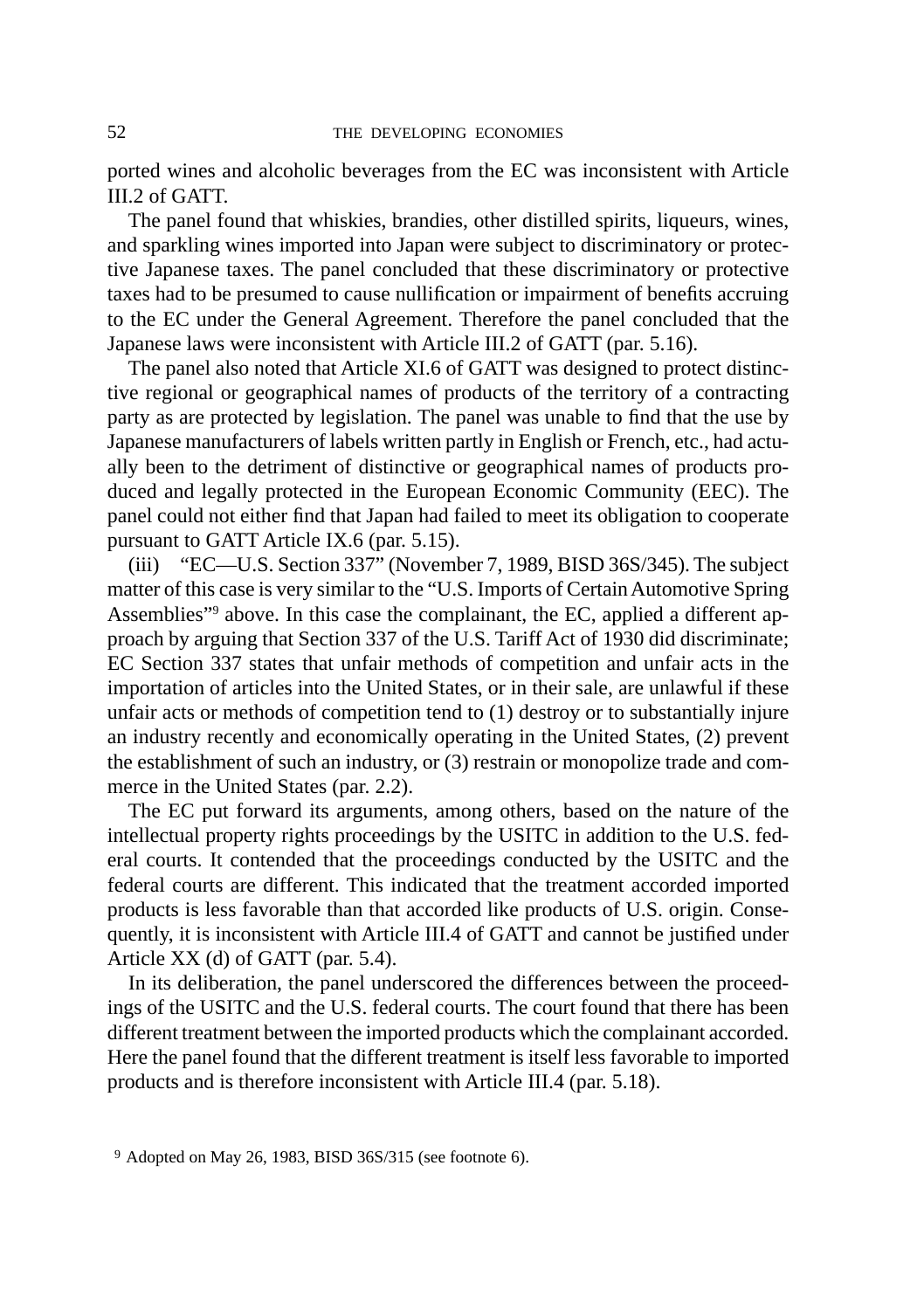In its conclusion, the panel stated that Section 337 of the United States Tariff Act of 1930 is inconsistent with Article III.4, in that it accords imported products challenged as infringing the U.S. patents less favorable treatment than that accorded products of U.S. origin similarly challenged, and that these inconsistencies cannot be justified in any respect under Article XX (d) (par.  $6.3$ ).<sup>10</sup> The panel "recommends" that the contracting parties request the United States to bring its procedures applied in patent infringement cases bearing on imported products into conformity with its obligations under the General Agreement (par.  $6.4$ ).<sup>11</sup>

The case above, despite their limited scope for intellectual property rights regulation, has demonstrated that there is a considerable link between intellectual property rights and international trade. The merit of the dispute is not substantive law of intellectual property rights, but it demonstrates the impact of intellectual property regulation on international trade and how the principles of international trade embedded in GATT, in particular the principle of national treatment, have to be observed by its members.

## II. THE TRIPS NEGOTIATION

The proposal for the negotiation on intellectual property rights in GATT was for the first time launched during the Tokyo Round in 1978, as a response to the explosion of counterfeiting trademarked goods and the dissatisfaction of the creators and users of intellectual property on the issue of enforcement of the existing international regime at that time (the 1970s and 1980s) (Yambrusic 1992, p. 85; Ross and Wasserman 1993, p. 15). The United States and the EC, the proponents of the negotiation of this issue and supported by Japan and Canada, proposed a draft agreement on the regulation on anti-counterfeiting measures.<sup>12</sup> The main purpose of the draft agreement was to seek legal means in an international forum for anti-counterfeiting measures. The efforts failed to reach agreement among the contracting parties of GATT (UNCTAD 1994, p. 186; Primo Braga 1995, p. 382).

The significant step on the possible negotiation of TRIPS under GATT took place in November 1985 when the contracting parties of GATT established a Preparatory Committee to discuss a new round of multilateral negotiations. The Preparatory Committee was given a broad mandate to examine any possible agenda in the new round including the issue of intellectual property rights (Primo Braga 1995, p. 384).

During the negotiation, the United States with its economic power threatened to

<sup>10</sup> The report of this case has also overruled the Canada–United States dispute concerning "U.S. Imports of Certain Automotive Spring Assemblies," Panel Report adopted on May 26, 1983, BISD 30S/107.

<sup>11</sup> For further discussion on this case, see Hudec (1993, pp. 219–21).

<sup>12</sup> "Agreement on Measures to Discourage the Importation of Counterfeit Goods," GATT Document L/4817, July 1979.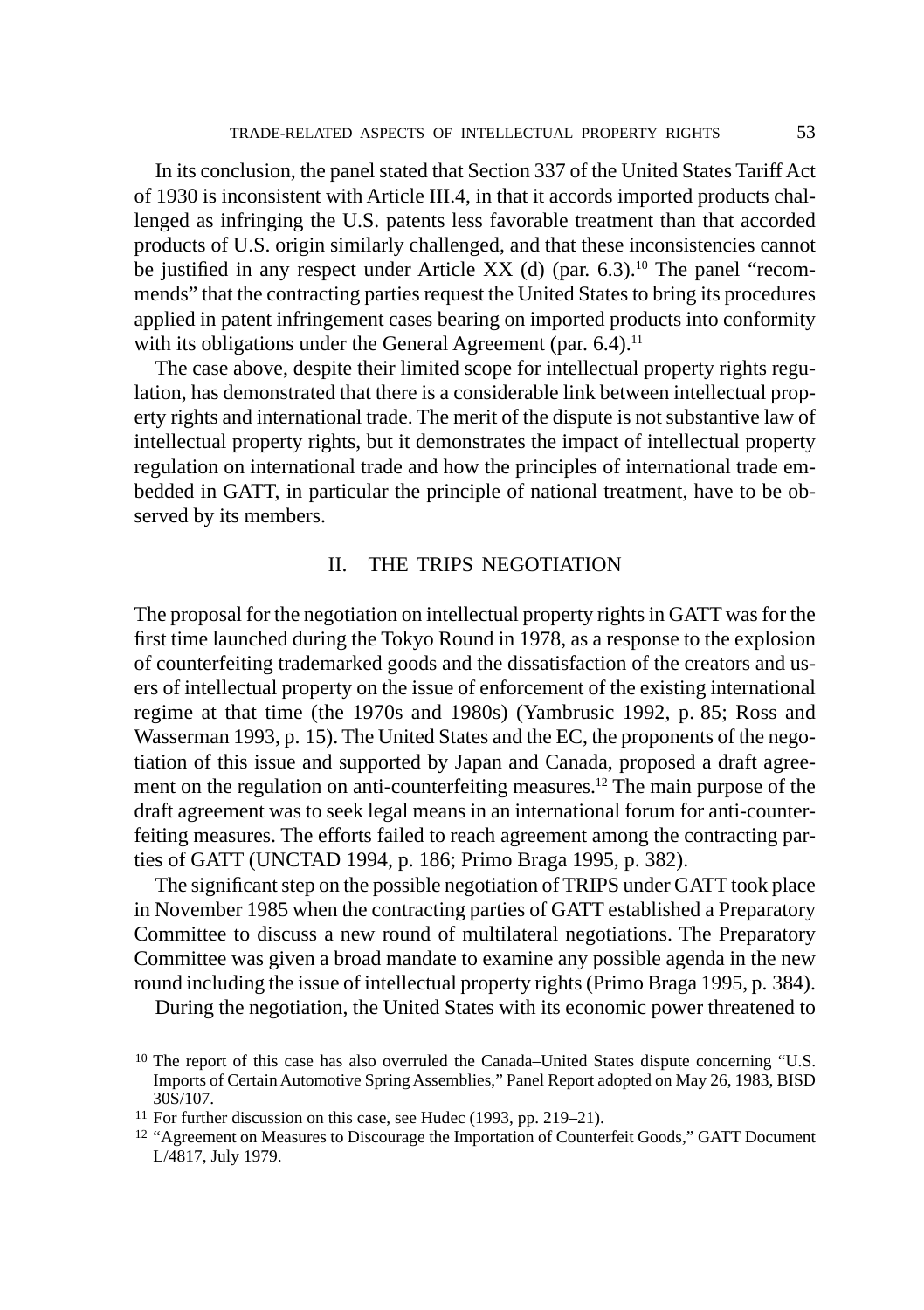impose trade sanctions on the states, mostly developing countries, that were allegedly to have infringed or to have given lack of protection to the U.S. intellectual property rights in their countries. The United States promulgated the Trade Act of 1984 to protect the intellectual property rights under Section 301 of the Trade Act of 1974. The act provides that the president of the United States may impose trade sanction upon states who allegedly had not provided protection to the U.S. intellectual property.<sup>13</sup>

In 1988, the United States enacted the Omnibus Trade and Competitive Act to further strengthen the U.S. intellectual property protection in foreign markets. One of the provisions of the act, the "Special 301" provides for stronger power to the U.S. president to enforce stringent economic sanctions upon states that have failed to give protection of the U.S. intellectual property.14 Under Special 301 of the 1988 U.S. Omnibus Trade and Competitiveness Act, the United States investigated the alleged infringement of U.S. intellectual property laws upon the People's Republic of China, Brazil, India, Taiwan, the Republic of Korea, Mexico, Saudi Arabia, and Thailand.15 Similarly developing countries in Latin America faced the same threat with trade sanctions in order that they might change or improve their intellectual property laws.16 Special 301, among others, stipulates that lack of U.S. intellectual property protection is deemed to be an unfair trade practice.

The victims of this act were not only developing countries but also developed countries. The EC, for example, asserted that with Special 301, the United States in effect possessed an atomic bomb, and therefore had negotiating advantage over all GATT members (*GATT Focus*, no. 63, 1989, p. 8). Japan maintained that a GATT member could not on its own discretion violate GATT rules. Special 301, according to Japan, "disregarded the GATT dispute settlement procedures on retaliation" (*GATT Focus*, no. 63, 1989, pp. 7–8). In a similar vein, Canada has also expressed its concern that the use of unilateral action as sanctioned by Section 301 undermines GATT rules and GATT dispute settlement procedures (Dworkin 1996, p. 327).

The arguments put forward above are plausible. Under GATT rules, any problem or dispute concerning trade between the contracting parties of GATT should be settled within GATT. Unilateral trade sanction is inimical to the international trade rules. First, it violates Article XXIII which stipulates that every member is required to seek multilateral solutions to bilateral conflicts. Second, GATT is a forum for the negotiation of trade of all contracting parties of GATT.17 Third, it violates Article

<sup>&</sup>lt;sup>13</sup> For further elaboration on the impact of Section 301 on intellectual property rights, see Yambrusic (1992, pp.194–201), Burrell (1998, pp.197–224), and Ryan (1998, especially pp. 542, 563).

<sup>14</sup> For further elaboration on Special 301, see Ross and Wasserman (1993, p. 13).

<sup>15</sup> See *World Intellectual Property Report*, vol. 3 (1989), pp. 3, 64, and vol. 5 (1991), p. 1. See also McDorman (1992).

<sup>16</sup> See further Newby (1995), discussing the impact of Special 301 on the developing countries' intellectual property rights law reform and the response of the world toward the act and the issue of jurisdiction.

<sup>17</sup> "Statement of Arthur Dunkel at the Council's Meeting," *GATT Focus*, no. 63 (1989), p. 8.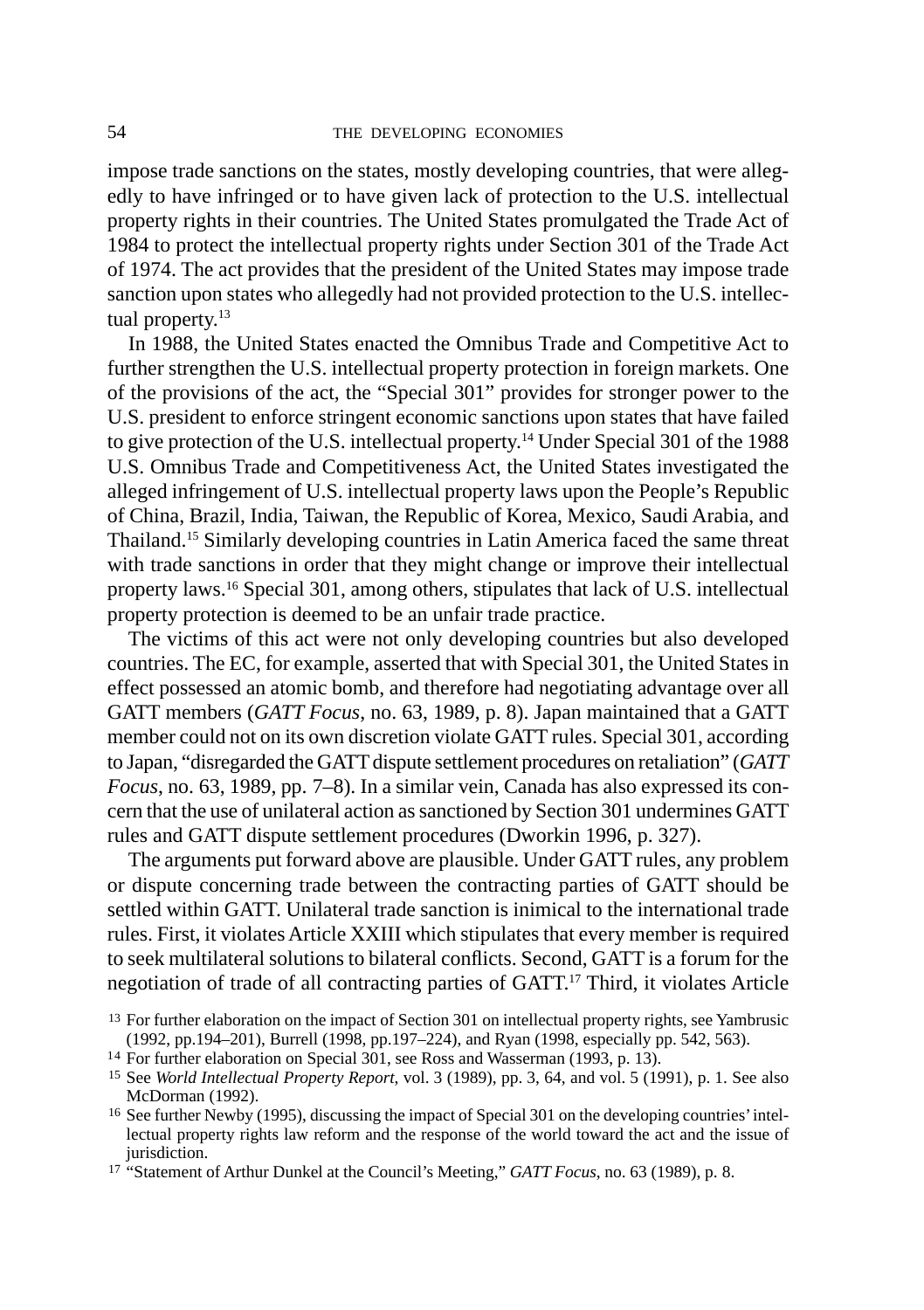XVI.4 of the WTO Agreement which states that "Each member shall ensure the conformity of its laws, regulations and administrative procedures with its obligations as provided in the annexed agreements."18

Significant progress of the negotiation took place in 1986 when the contracting parties of GATT agreed to launch the Uruguay Round negotiations in 1986, which stipulated that TRIPS was one of the issues on the agenda of the negotiation. The 1986 Ministerial Declaration on the Uruguay Round laid down guidelines for the subject matters of the negotiations, which, among others, covered TRIPS (including trade in counterfeit goods). For the negotiations on TRIPS, it put forward the following objectives:

- (1) In order to reduce the distortions and impediments to international trade, and taking into account the need to promote effective and adequate protection of intellectual property rights, and to ensure that measures and procedures to enforce intellectual property rights do not themselves become barriers to legitimate trade, the negotiations shall aim to clarify GATT's provisions and elaborate as appropriate new rules and disciplines.
- (2) Negotiations shall aim to develop a multilateral framework of principles, rules, and disciplines dealing with international trade in counterfeit goods, taking into account work already undertaken in GATT.
- (3) These negotiations shall be without prejudice to other complementary initiatives that may be taken in the World Intellectual Property Organization and elsewhere to deal with these matters.

The cleavage of opinions between developed and developing countries began with a different interpretation of the mandate of the 1986 Ministerial Declaration. Developed countries, predominantly the United States, took a broad view of the mandate, by expressing three elements for the intellectual property rights negotiation, namely, dispute settlement, domestic enforcement, and standards of protection (Preeg 1995, pp. 64–65).

Despite the limited mandate contained in the 1986 Ministerial Declaration, developed countries had unilaterally "expanded" the scope of the mandate and intended that the negotiation should also include the standards in "all" fields of intellectual property rights (South Centre 1997, p. 8). The main reason of this extension was that developed countries maintained that the main issues of the need of the negotiation on intellectual property were not merely the problem of counterfeiting. In practice, however, developed countries' companies operating abroad had found that issues affecting TRIPS were also attributable to inadequate and ineffective protection of intellectual property rights (GATT 1989, p. 49).

At the meeting at the Mid-Term Review in December 1989 at Montreal and at the senior officials' meeting in April 1989 in Geneva, the contracting parties reached

<sup>18</sup> See further, Palmeter (1998, pp. 123–28).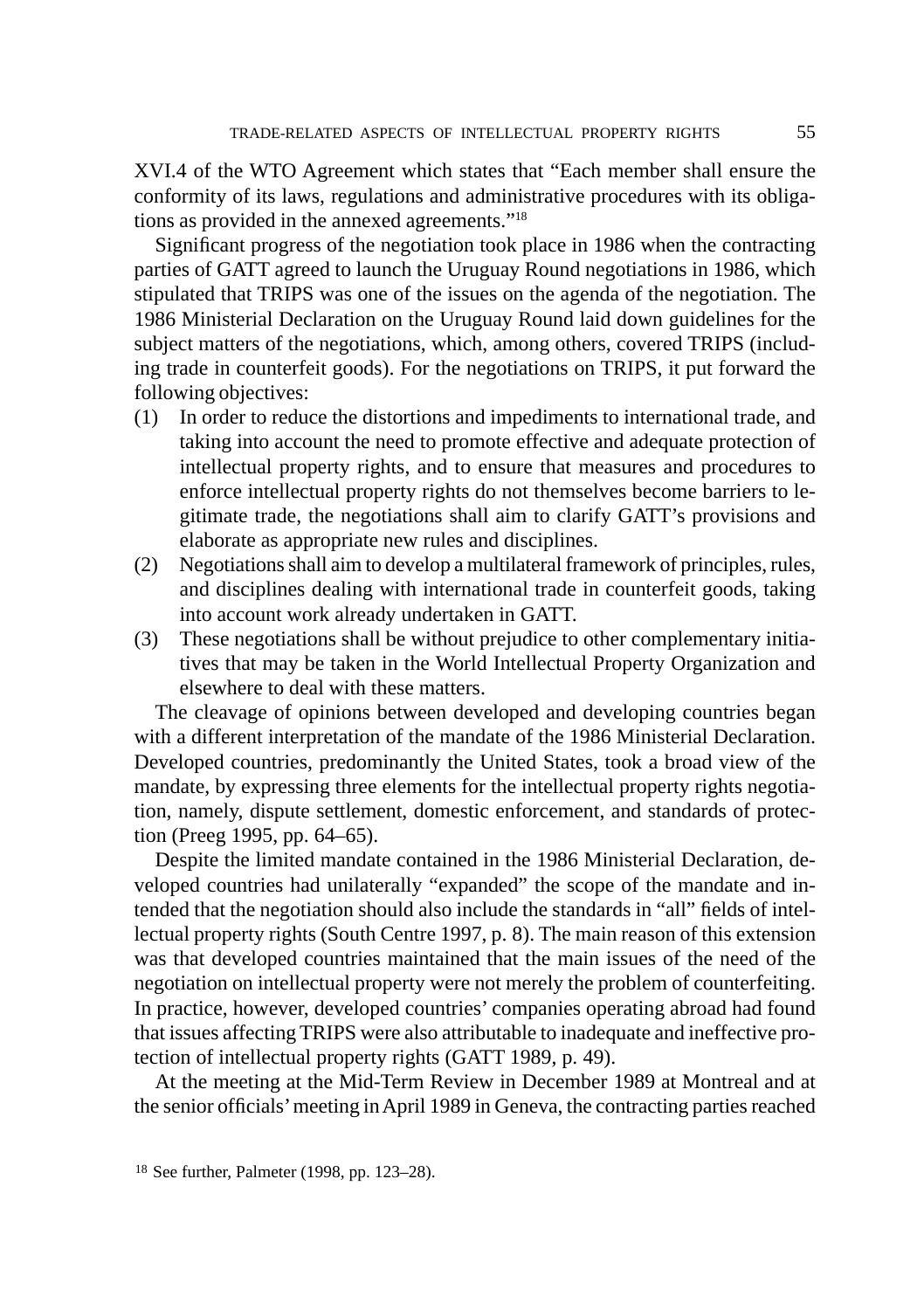a compromise agreement concerning the objective or the mandate of the 1986 Ministerial Declaration. They agreed to elaborate adequate standards of intellectual property rights, including relevant international agreements, dispute settlements, and transitional period arrangements (UNCTAD 1994, p. 186; Croome 1995, p. 251).

To follow up the agreement, twenty-six national proposals were submitted by the end of 1989 (GATT 1990, p. 63). Some participants put forward detailed written submissions about the international minimum standard for the protection of intellectual property, the basic principle of GATT (to be applied in the TRIPS Agreement), the transitional arrangement, and dispute settlement.19 The international minimum standards intended to strengthen the intellectual property protection covered all areas of all categories of intellectual property, including copyright and related rights, patents, trademarks, geographical indications, industrial designs, and layout designs for integrated circuits and trade secrets (Croome 1995, p. 253).

During the negotiation, strenuous debate occurred between developed and developing countries over the status of patent protection for pharmaceuticals. Some developed countries which endeavored to pursue the needs of their public health, took out a strong policy to prevent the provision of patents for pharmaceuticals to ensure the capital and investment to develop it were well protected (Croome 1995, p. 253). In contrast, developing countries that pursued social and development needs in every intellectual property negotiation contended that the protection of patents for pharmaceuticals should take into account the need for community health.20 Neither developed nor developing countries disputed the issue of the enforcement of intellectual property protection. This was mainly because the various proposals on this issue did not require significant alteration to their legal systems (Croome 1995, p. 254).

By May 1990, the Negotiating Group received five draft legal texts, consisting of four from developed countries (European Community, Japan, Switzerland, and the United States) and one draft text from developing countries (representing thirteen developing countries) entitled "Group of Negotiations on Goods (GATT) Negotiating Group on Trade-Related Aspects of Intellectual Property Rights including Trade in Counterfeit Goods" (hereafter called "Draft Agreement").<sup>21</sup>

<sup>19</sup> The EEC tabled the first draft proposal, followed by the United States, Switzerland, and Japan. See, "Draft Agreement on Trade-Related Aspects of Intellectual Property," Communication from the European Community, GATT Document MTN.GNG/NG11/W/68, March 29, 1990; "Draft Agreement on Trade-Related Aspects of Intellectual Property Rights." Communication from the United States, GATT Document MTN.GNG/NG11/W/70, May 11, 1990; "Draft Amendment to the General Agreement on Tariffs and Trade on the Protection of Trade-Related of Intellectual Property," Communication from Switzerland, GATT Document MTN.GNG/NG11/W/73, May 14, 1990; "Main Elements of a Legal Text for TRIPs," Communication from Japan, GATT Document MTN.GNG/ NG11/W/74, May 15, 1990.

<sup>20</sup> See also GATT (1989, p. 50).

<sup>21</sup> "Group of Negotiations on Goods (GATT) Negotiating Group on Trade-Related Aspects of Intellectual Property Rights including Trade in Counterfeit Goods," Communication from Argentina,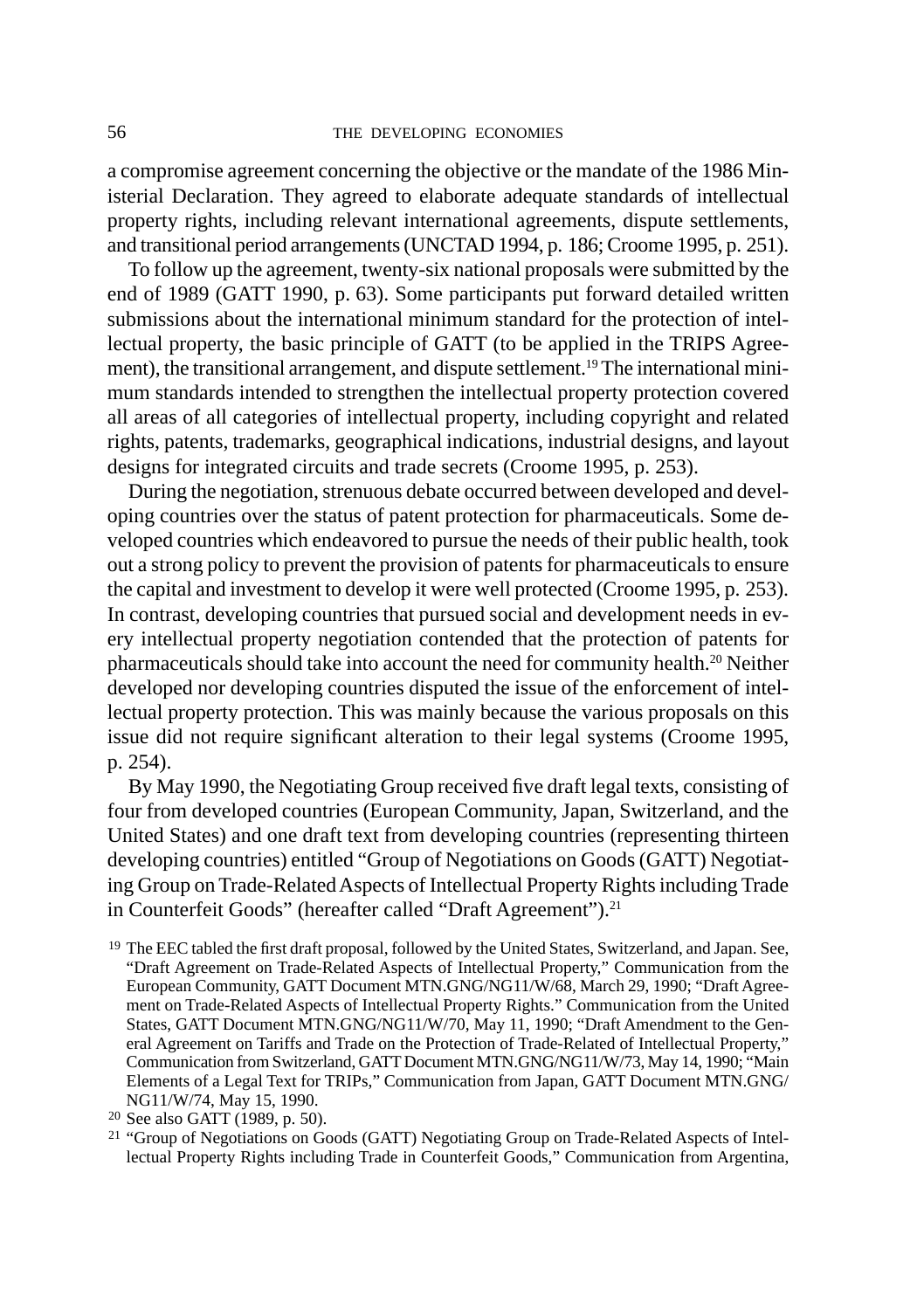The Draft Agreement consisted of two parts. Part I, entitled "Intellectual Property and International Trade," laid down the need for protection of intellectual property and its relation to the flow of international trade in legitimate goods (hereafter called "Draft Agreement Part I"). Part II, entitled "Standard and Principles concerning the Availability, Scope, and Rights of Intellectual Property Rights," set out the importance of intellectual property rights for promoting innovation and creativity which took into account the developmental, technological, and public-interest objectives of developing countries (hereafter called "Draft Agreement Part II").

To begin with, the content of the Draft Agreement largely represented the special interest of developing countries in intellectual property rights. These interests were embodied in the preamble of the Draft Agreement which stipulated as follows:

- (1) Developing countries recognize the importance of protection of intellectual property rights for promoting innovation and creativity.
- (2) Such a protection (above) should be in accordance with the public policy objectives of the developing countries' "national system" for the protection of intellectual property, including developmental and technological objectives.
- (3) Most importantly, developing countries desire to have "maximum flexibility" in the use of intellectual property rights in order to enable them to create a sound and visible technological base.

The interest of developing countries was further elaborated in articles of the Draft Agreement, including for example, Article 1 of the Draft Agreement Part II. In this article, developing countries accentuate, among others, the sovereign rights of all countries to enact national legislation on the availability, scope, and level of the protection of intellectual property rights, especially in sectors of special public concern, such as health, nutrition, agriculture, and national security.22

It is obvious that the developing countries' interest in the intellectual property rights is actually the need of these countries to regulate intellectual property on the basis of their own national standards. Additionally, developing countries strongly emphasized the need of the recognition that it is a matter of sovereign rights (of all countries) to regulate, use, and apply the scope and level of the protection of intellectual property rights. On the face of it, developing countries did not want the application of the national treatment or most-favored-national or nondiscriminatory principles in the regulation (including the protection) of intellectual property rights.

It is safe to argue that the principles of national treatment and most favored nations (MFN) are the indispensable principles in international trade. They are the principles that ensure predictability and stability in the flow of international trade.

––––––––––––––––––––––––––

Brazil, Chile, China, Colombia, Cuba, Egypt, India, Nigeria, Peru, Tanzania, Uruguay, and Pakistan, GATT Document MTN.GNG/NG11/W71, May 14, 1990.

<sup>22</sup> Article 1.1 of the Draft Agreement Part II.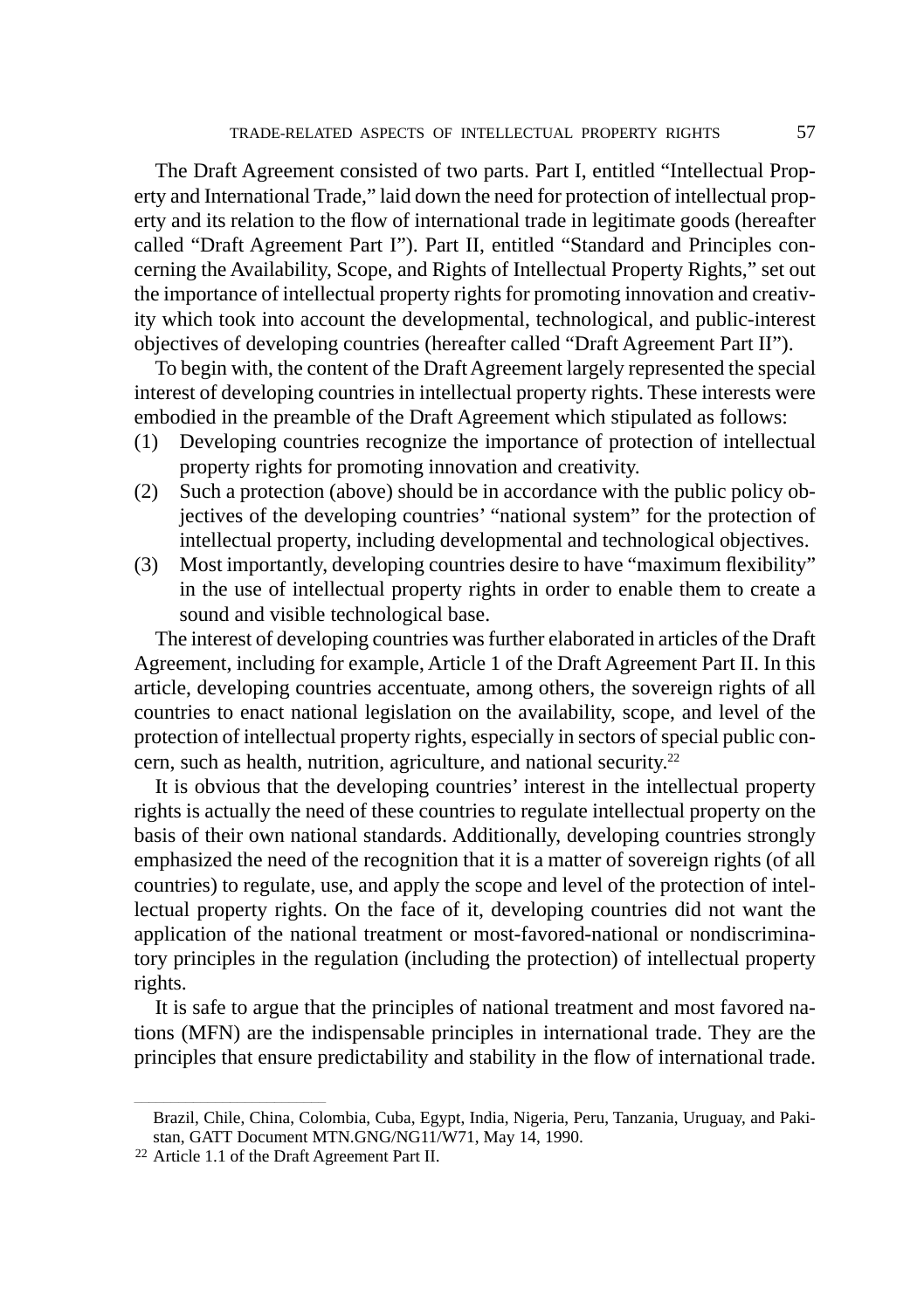Nevertheless, it should also be underlined that these principles must not be applied to "all" countries on the same basis. The application of these principles, however, should take into account the special circumstances of every country, especially those who are weak or developing countries, and countries in transition. Special treatment or provisions for these countries are necessary. It is also right to maintain that this special treatment or provisions must always exist in "every" international trade agreement, whose member countries include developing countries. The lack of special treatment or provisions will only undermine the application and the effectiveness of the international agreements concerned.

The Draft Agreement raised as well the issue of unilateral measures. Article 4 of the Draft Agreement Part I states that parties should not threaten or have recourse to unilaterally decide economic measures of any kind at ensuring the enforcement of intellectual property rights.23 The objective of this article was to curb the unilateral measures that have been invoked by developed countries. As widely known, in their efforts to protect their intellectual property rights from infringement, a number of developed countries have resorted to unilateral measures to protect their intellectual property. A famous example of this measure is the U.S. Section 301 of the Trade Act 1974 which threatens to impose trade sanctions against developing countries who allegedly fail to provide proper protection of the U.S. intellectual property rights.

The other important proposal from developing countries was the regulation on the balanced provision of rights and obligations of the patent owner. Article 5 of the Draft Agreement Part II states as follows:

- (1) Once a patent has been granted, the owner of the patent shall have the following:
	- (i) The right to prevent others from working the patented product or the patented process for commercial or industrial purposes;
	- (ii) The right to assign, or transfer by succession, the patent and to conclude license contract;
	- (iii) The right to *a reasonable remuneration*<sup>24</sup> when the competent authorities of a Party to the present agreement use a patent for government purposes or provide the granting of a license of right or a compulsory license.
- (2) The owner of the patent shall have the following obligations:
	- (i) *To disclose the invention in a clear and complete manner to permit a person versed in the technical field to put the invention into practice* and in particular to indicate the best mode for carrying out the invention;

<sup>23</sup> Article 4 of the Draft Agreement Part I.

<sup>&</sup>lt;sup>24</sup> Such reasonable remuneration will be determined having regard to the economic situation of the party, the nature of the invention, the cost involved in developing the patent and other relevant factors (footnote in original).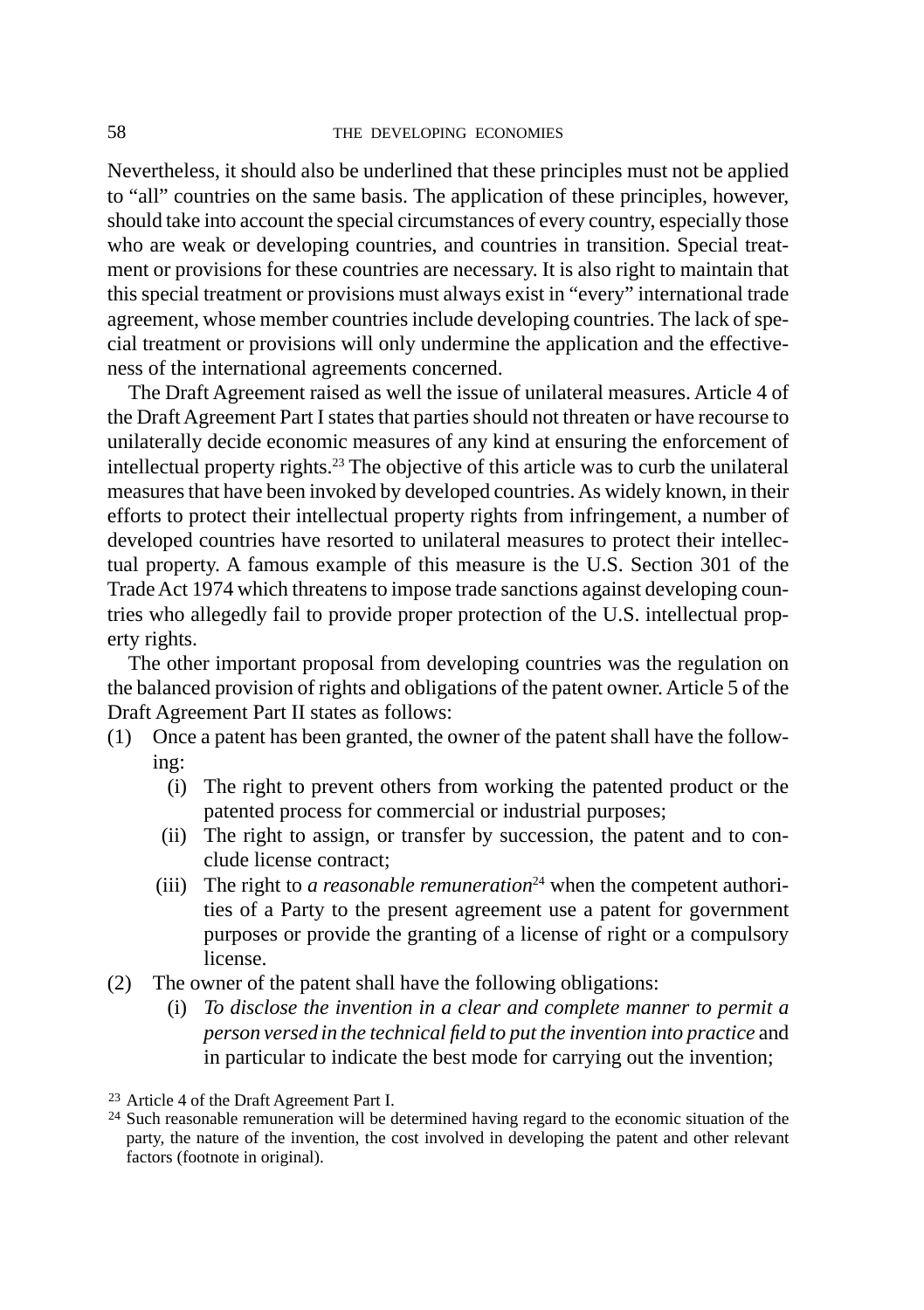- (ii) *To give information concerning corresponding foreign application and grants*;
- (iii) *To work the patented invention in the territory of the Party granting it within the time limits fixed by national legislation* and subject to the sanctions provided for in Chapter VI;
- (iv) In respect of license contracts and contracts assigning patents, to refrain from engaging in abusive or anti-competitive practices adversely affecting the transfer of technology subject to the sanctions provided for in Chapters VI and VII. (Emphasis added)

The special need to transfer technology<sup>25</sup> and pursue development had also been raised by developing countries in the regulation of intellectual property. These countries demanded special treatment for not applying the same standard of protection to intellectual protection. This, they argued, might be helpful for the sake of its national development and put more weight on the need to discourage restrictive business practices, and to prohibit licensing agreements that place limitations on trade and development (Croome 1995, p. 253).

Responding to this, developed countries contended that foreign investors might be only interested in investing in a country where its intellectual property protection was guaranteed. Thus, the better intellectual property is protected, the more foreign direct investment would come to that country (Peterson 1992; Deardoff 1990; Siebeck 1990).26

On the issue of dispute settlement of intellectual property, the participants could not reach any solution, since they could not yet find the institutional framework of the TRIPS Agreement. Several approaches were introduced. One would suggest adopting the settlement of disputes as has existed under GATT. Another was to seek procedures on the settlement of disputes as available in other forums such as the WIPO (GATT 1990, p. 64).

In the midst of many unresolved issues, in December 1991, the Director General of GATT initiated to table a Draft Final Act Embodying the Results of the Uruguay Round of Multilateral Trade Negotiation, which included the TRIPS Agreement. The (draft) TRIPS Agreement contained a compromise provision seeking to "rec-

26 Peterson (1992) noted that the availability of intellectual property protection in a developed countries may encourage foreign firms to invest in a product development to the countries' needs.

<sup>25</sup> See, for example, "Communication from the Republic of Korea, Standards and Enforcement of Intellectual Property Rights," GATT Document MTN.NG11/W/48, October 26, 1989, arguing that "procedures of transfer of technology should be allowed for the adjustment of each participating country's domestic regulation." See also "Group of Negotiations on Goods (GATT) Negotiating Group on Trade-Related Aspects of Intellectual Property Rights, including Trade in Counterfeit Goods"; and Communication from Brazil (see footnote 21), arguing that the (Negotiating) Group should "conduct such examination of intellectual property rights guided by . . . the maintenance of an intellectual property system which fosters technological development of all countries, especially developing countries" (par. 10).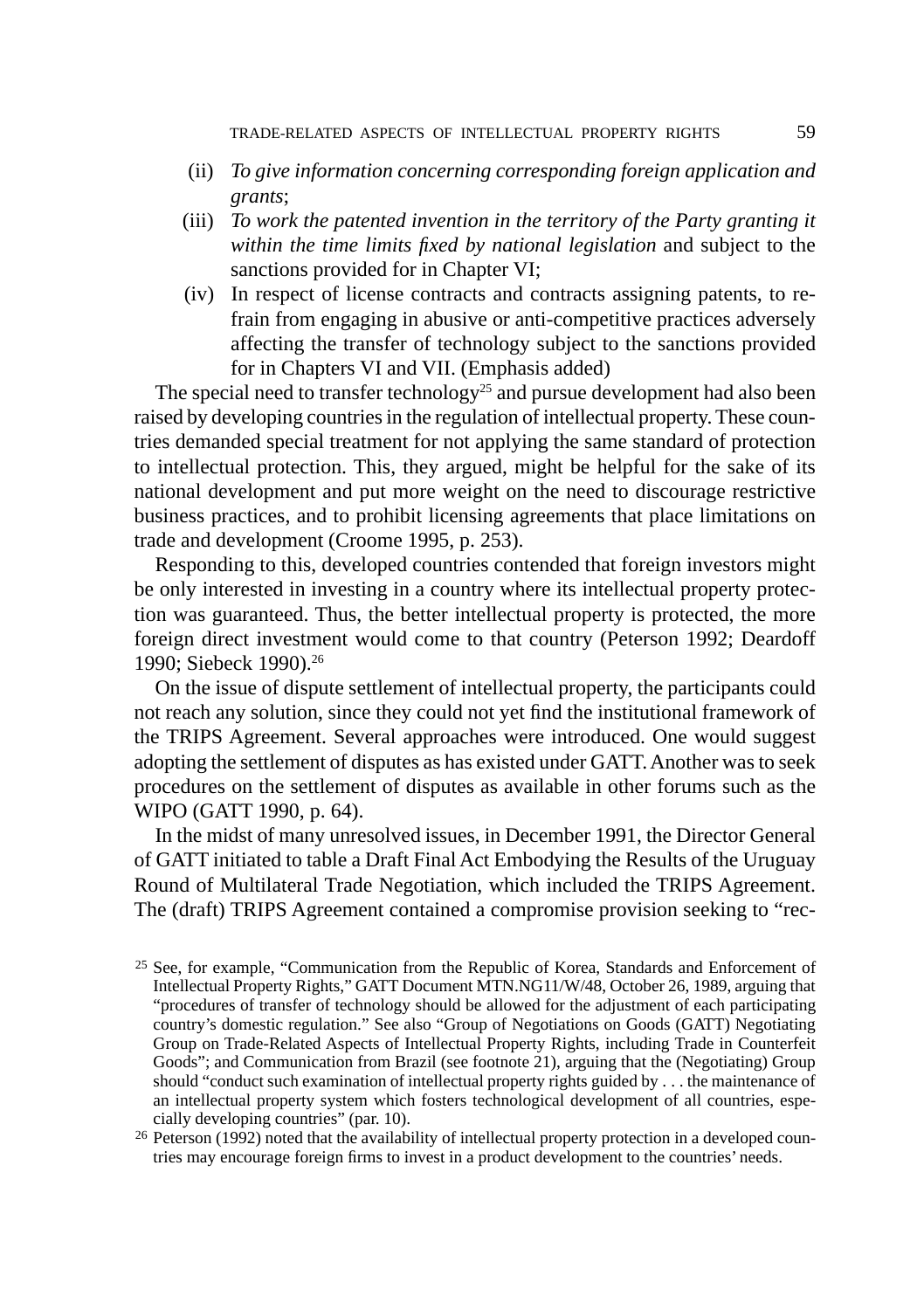oncile" developed and developing countries. The compromise solution is as follows. First, it provides for the strengthening of intellectual property rights on a global scale accommodating the interests of developed countries. Second, it provides for a generous transition period for the interests of developing countries. Third, it grandfathered some practices of developed countries, for example, the rejection of an another's "moral rights" in the United States under copyright law and the mixed rental rights system of Japan. Fourth, it provides for special and differential treatment for the least developed countries (Primo Braga 1995, p. 386).

The so-called compromise solution was eventually accepted with very minor changes and it became an integral part of the WTO Treaty. As the historical background of the negotiation on TRIPS shows, the economic pressure by developed countries has to a great extent contributed to the acceptance of the agreement by developing countries.<sup>27</sup>

## III. THE TRIPS AGREEMENT

The preamble of the TRIPS Agreement contains the objective of the agreement. Essentially, it reiterates the objective of the Uruguay Round negotiation under the Punta del Este Declaration of 1986. These objectives, among others, are to reduce the distortions and impediments to international trade, to promote effective and adequate protection of intellectual property rights, and to ensure that measures and procedures to improve intellectual property rights do not themselves become barriers to legitimate trade. It is worth noting that the preamble should be regarded as an integral part of the agreement. It means that, for example, in interpreting the provisions of the agreement, one should also consider the principles embodied in the preamble (Gervais 1998, p. 37).<sup>28</sup>

The important provisions embedded in the preamble catering to the needs of developing countries are paragraphs 5 and 6 of the preamble. Paragraph 5 recognizes the underlying public policy objectives of national systems for the protection of intellectual property, including development and technological bases. Paragraph 6 recognizes the special needs of the least developed countries in respect of maximum flexibility in the domestic implementation of laws and regulations, in order to enable them to create a sound and viable technological base. The TRIPS Agree-

<sup>&</sup>lt;sup>27</sup> For example, the threat of trade sanction of the U.S. Section 301. Some authors maintained that the acceptance of the TRIPS Agreement by developing countries was because there are certain advantages developing countries can expect from the agreement. See for example, Kitch, (1994).

<sup>28</sup> For further discussion on the interpretation of the TRIPS Agreement, see Netanel (1998, pp. 308– 12) and Watal (1998, especially pp. 305–7). Netanel referred to the Vienna Convention on the Law of Treaties which stipulates a number of factors to be considered in treaty interpretation and to Article 3.2 of the Dispute Settlement Understanding of the WTO Agreement. Watal referred to the first TRIPS Panel Decision, "India Patent Protection for Pharmaceutical and Agricultural Chemical Products," WT/DS50/5, November 19, 1997.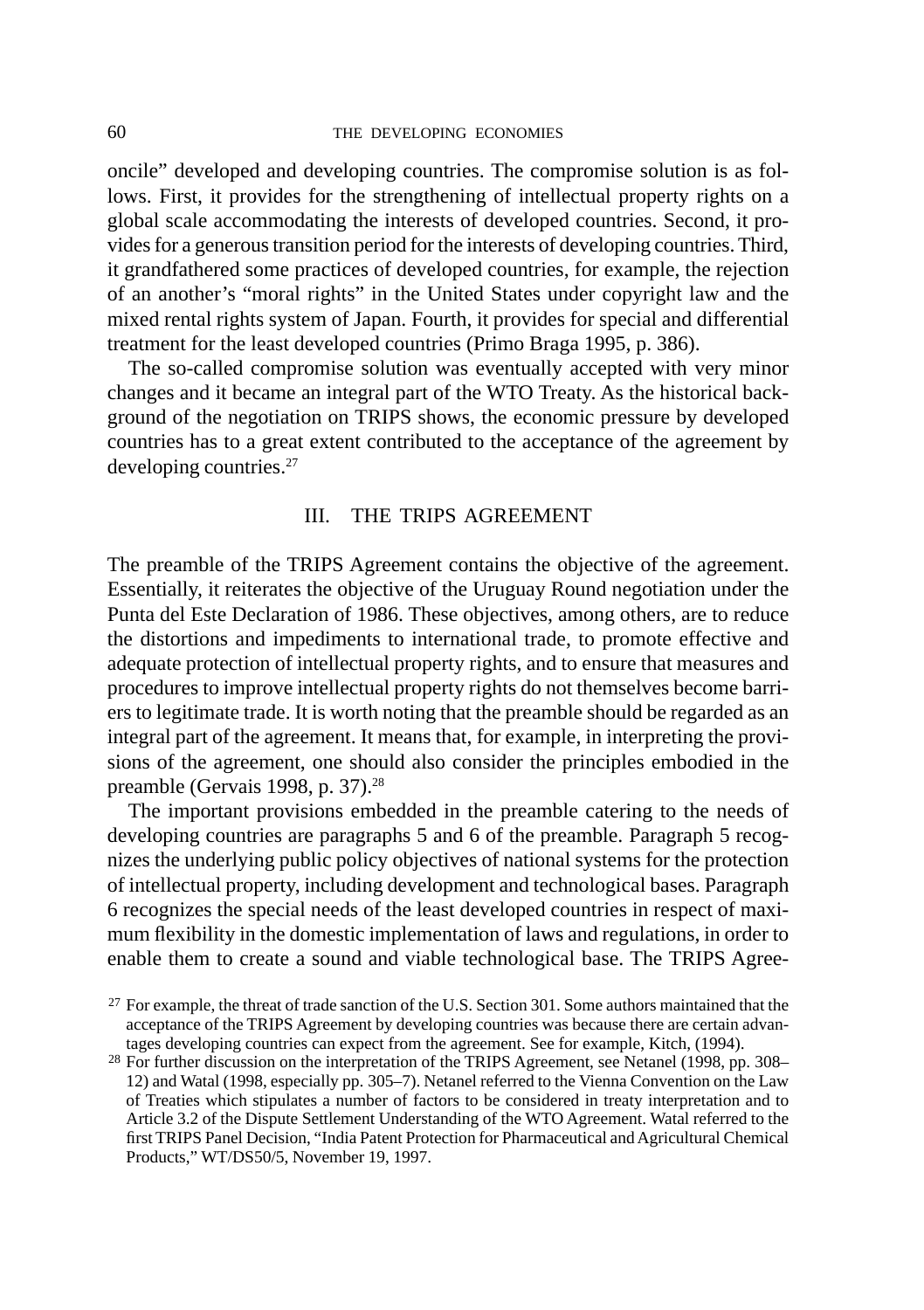ment also, for the first time, lays down minimum standards of protection and guidelines for enforcement. Member countries may decide how to implement these standards in their territory (Primo Braga 1995, p. 388).

The objectives of the TRIPS Agreement are also contained in Article 7 of the agreement. It states that "the protection and enforcement of intellectual property rights should contribute to the promotion of technological innovation and to the transfer of technology, to the mutual advantage of producers and users of technological knowledge and in a manner conducive to social and economic welfare, and to a balance of rights and obligations."

Article 8 upholds the rights of the members to "adopt measures necessary to protect public health and nutrition, and to promote public interest in sectors of vital importance to their socioeconomic and technological development, provided that such measures are consistent with the provisions of this agreement."

Despite its impressive formulation, its wordings are not necessarily beneficial, especially for developing countries.29 For example, no definition or description of what "sectors of vital importance to their socioeconomic and technological" development are. In addition, there is no authoritative interpretation of this provision or implementing provisions in the subsequent articles in the TRIPS Agreement.30 The effectiveness of the provision remains to be seen since there is no case where this provision has become the subject matter of a dispute, or where developing countries have availed themselves of this article (Watal 1998; Ryan 1998, pp. 569– 70).

The last sentence requiring that such measures be consistent with the provisions of the agreement makes the objectives meaningless for developing countries.31 Since the agreement does not provide special treatment or provision supporting and providing certain "freedom" where developing countries may make use of such measures in their national laws. This "freedom" is needed to enable developing countries to adopt measures necessary to protect public health and nutrition, as well as to promote public interest in sectors of vital importance to their socioeconomic and technological development.

The general terms used in the objectives of the TRIPS Agreement have always been outweighed by the commercial interests of the affected countries. It is there-

<sup>&</sup>lt;sup>29</sup> Reichman (1995, p. 257), for example, argued that those articles [Article 7, Articles 8 (1) and 8 (2)] "arm developing countries and the least developed countries with legal grounds for maintaining a considerate degree of domestic control over intellectual property policies in a post-TRIPS environment."

<sup>30</sup> See also UNCTAD (1996, p. 32), arguing that "the meaning off those provisions will depend on evolving national practice and future discussions within the framework of the Council for TRIPS Agreement."

<sup>31</sup> See also Gervais (1998, pp. 68–69), noting that the phrase "consistent with the TRIPS Agreement" added in the last stages of the negotiation, would make it difficult for developing countries to justify an exception.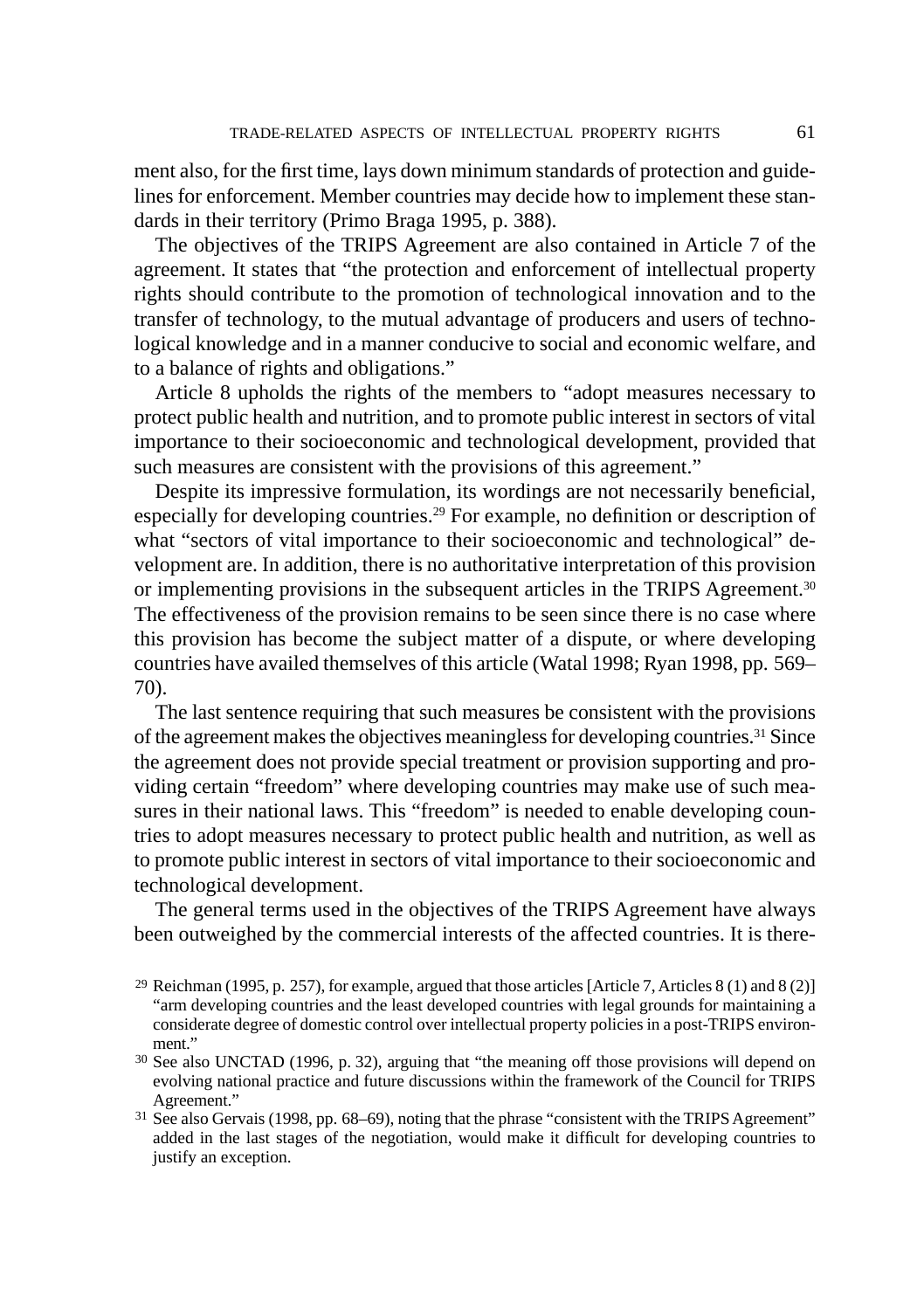fore understood that the meaning of promoting "public interest in sectors of vital importance to their socioeconomic . . . development" seemed weak.32 A recent dispute between the United States and South Africa concerning the price of AIDS drugs revealed that the developed countries' pharmaceutical companies paid little attention, if any, to the social needs (or health needs) of developing countries. This case occurred when South Africa, 3 million of whose population are HIV-positive, under its Medicine and Related Substance Control Act 1997, wanted to import AIDS medicines from countries where they are sold more cheaply under patent agreements or license production than in South Africa. As a reaction to this policy, about forty pharmaceutical companies worldwide are challenging the law, fearing that it may be used in a way that violates patent rights (*Japan Times*, July 7, 1999, p. 3).

The TRIPS Agreement imposes an obligation upon its members to comply with some provisions of the international agreements, irrespective of whether the members are the contracting parties to the international agreements.

In order to monitor the operation of the agreement and the compliance with the agreement, as well as to formulate further regulations of the agreement,<sup>33</sup> the WTO set up a council for TRIPS for the purpose.<sup>34</sup> The council shall also afford the members the opportunity of consulting on matters relating to TRIPS.<sup>35</sup>

## A. *Substantive Provisions*

The TRIPS Agreement also requires the members to comply with certain substantive obligations of the WIPO conventions. They include the Paris Convention for the Protection of Industrial Property (Paris Convention) and the Berne Convention for the Protection of Literary and Artistic Works (Berne Convention).<sup>36</sup>

#### 1. *Copyright and related rights*

Copyright law protects the work of authorship from the time that it is created (Primo Braga 1995, p. 389). The negotiators in the Uruguay Round negotiations did not encounter any significant difficulties in reaching the agreement on this field.<sup>37</sup> They agreed that the provisions on copyright as embodied in the Berne Convention

- <sup>34</sup> Article IV of the WTO Treaty.
- 35 Article 68 of the TRIPS Agreement.
- 36 See Articles 2.1 and 9.1 of the TRIPS Agreement. For further elaboration about the relation between the TRIPS Agreement and the WIPO treaties, especially discussing Article 30.4 of the Vienna Convention on the Law of Treaties.
- <sup>37</sup> This area contemplates no such difficulties partly because this area is mainly the interest of developed countries and partly because "it does not table new issues on the negotiation agenda of copyright law, such as copyrights in cyberspace" (Primo Braga 1995, p. 393).

<sup>32</sup> Article 8 of the TRIPS Agreement.

<sup>&</sup>lt;sup>33</sup> Article 72 of the agreement: "The Council for Trade-Related Aspects shall review the implementation of this Agreement after the expiration of the transitional period referred to in paragraph 2 of Article 65."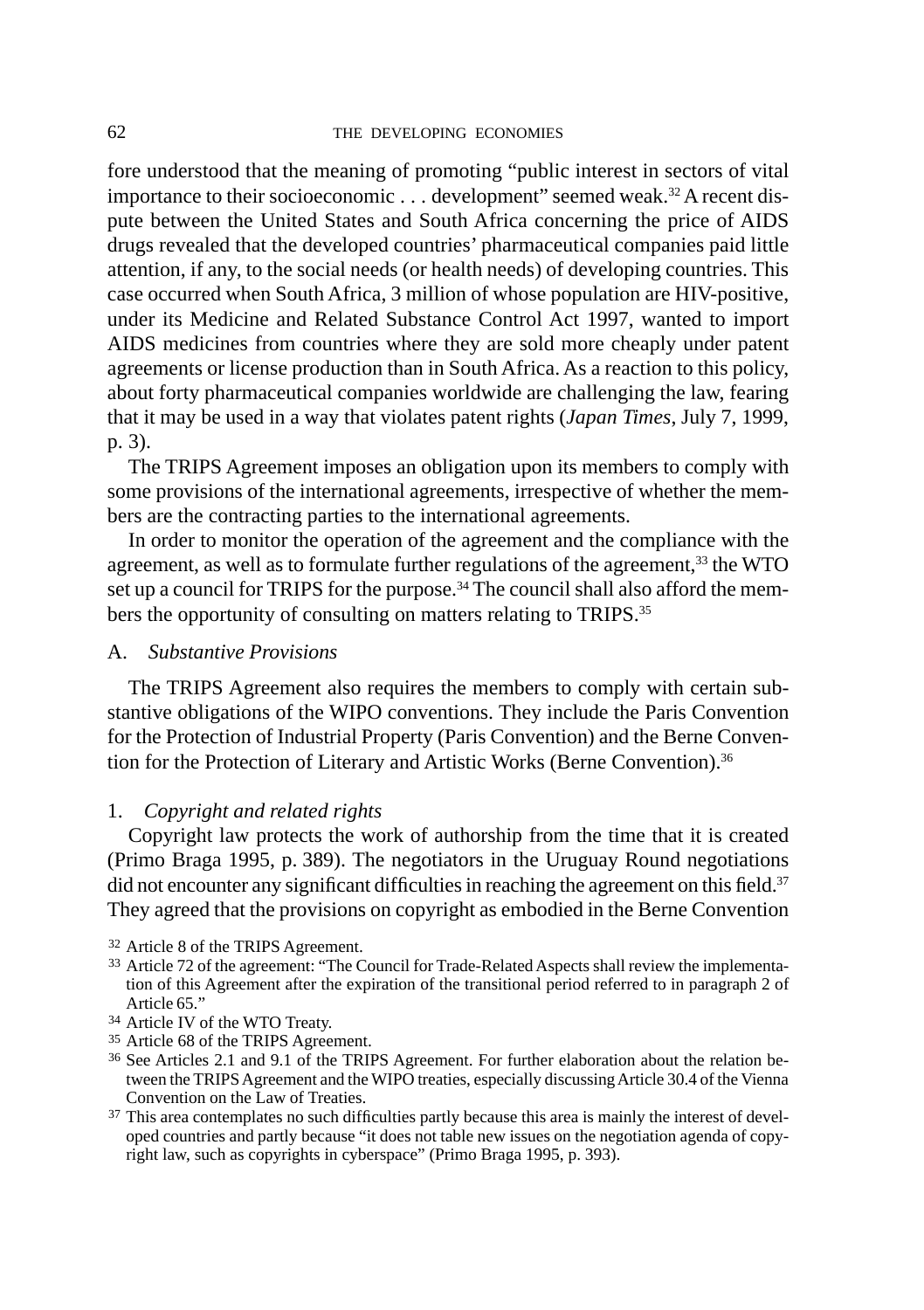were still relevant and adequate. They contended that the convention provided adequate basic standards of copyright protection.<sup>38</sup>

Despite some commentators criticizing the TRIPS Agreement for not responding to the new technologies, there are two provisions that anticipate this development.39 First, the convention specifies that computer programs, whether in source or object code, shall be protected as literary works under the Berne Convention.40 This provision was proposed by developed countries, in particular the United States (Samuelson 1993, p. 310). Others, like Japan and the EC, proposed the sui generis form protection for this field (Samuelson 1993, pp. 312–13). It also confirms that the general term of protection for computer programs shall be no less than fifty years.

Second, Article 10.2 of the TRIPS Agreement clarifies that databases and other compilations of data or other material shall be protected as such under copyright even where the databases include data that as such are not protected under copyright. Databases are eligible for copyright protection, provided that they by reason of the selection or arrangement of their contents constitute intellectual creations. The provision also confirms that databases have to be protected regardless of which form they are in, whether machine-readable or in other forms.

There are a number of implications of copyright regulation for the interests of developing countries: first is the recognition of rental rights by the cinematographic authors (UNCTAD 1996, p. 39). But this may only benefit developing countries that have been able to develop strong film industries (UNCTAD 1996, p. 37) like India and Hong Kong. Second, developing countries may also be able to benefit from the reverse engineering of software programs. This issue was not settled during the TRIPS negotiations (South Centre 1997, p. 26). Third, another implication is that developing countries must now protect software as literary works (Primo Braga 1995, p. 396).

#### 2. *Trademarks*

To date, however, there is no acceptable definition of this area of intellectual property. Hence, it is then understandable that the TRIPS Agreement provides broad definition on trademarks. It states that trademarks are any sign, or any combination of signs, capable of distinguishing the goods and services of one undertaking from those of other undertakings. Such signs, in particular words, including personal names, letters, numerals, figurative elements, and combinations of colors as well as any combination of such signs, must be eligible for registration as trademarks.<sup>41</sup>

<sup>38</sup> Article 9.1, requiring the members to comply with Articles 1–21 and the Appendix of the Berne Convention of 1971.

<sup>39</sup> See for example, Otten and Wager (1996).

<sup>40</sup> Article 10.1 of the TRIPS Agreement.

<sup>41</sup> Article 15 of the TRIPS Agreement.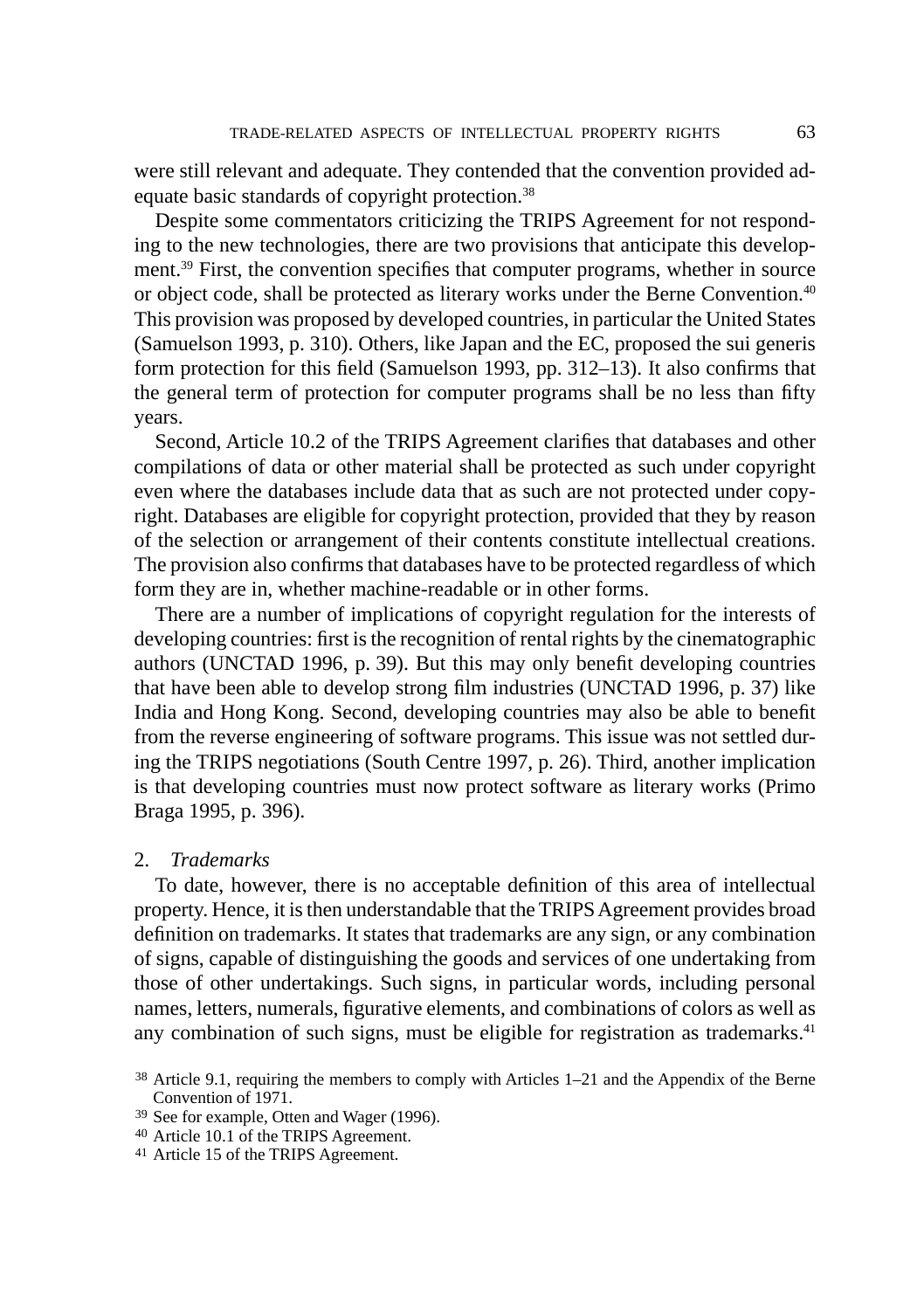This broad definition, in particular the second paragraph, generates two interpretations. Professor Paul J. Heald takes the view that this definition embedded in Article 15 excludes the product shape or packaging in its definition (Heald 1996, pp. 635, 639).

Conversely, some commentators such as Daniel Gervais (1998) or John Worthy (1994, p. 196) are of the opinion that this definition would also cover "shapes, personal names, combinations of color, and containers."<sup>42</sup> Given the loose definition provided by the agreement, the second opinion advocating a broad meaning of the definition seems to be more acceptable.

The agreement grants no less than seven years of protection since its initial registration. The agreement also requires that the registration of a trademark shall be renewed indefinitely.43 The agreement also provides that the licensing and assignment of trademark is a private issue and compulsory licensing of trademarks shall not be permitted. This provision has been a customary practice of states (Pacón 1996, p. 346). The owner of a registered mark shall have the right to assign his trademark with or without the transfer of the business to which the trademark belongs.<sup>44</sup>

This provision may have implications for transfer of technology to developing countries. This is mainly because the trademarks cannot be separated from the manufactured or produced goods. Hence, it may be seen that the transfer of goods without the transfer of technology to produce such goods creates "dependency relationships" (Ringo 1994).

#### 3. *Geographical indications*

At the outset, the TRIPS Agreement provides for a legal definition using geographical indications as those which "identify a good as originating in the territory of a member, or a region or locality in that territory, where a given quality, reputation or other characteristic of the good is essentially attributable to its geographical origin."45 This definition clearly specifies two elements of the goods to be attributable to their geographic origin: (1) the geographical location from where the goods originate and (2) the recognized quality of the goods that originate from this geographical location.46

Article 23 of the TRIPS Agreement lays down new rules that increase the stan-

- <sup>43</sup> Article 18 of the TRIPS Agreement.
- 44 Article 21 of the TRIPS Agreement.
- 45 Article 22.1 of the TRIPS Agreement.

<sup>42</sup> Gervais (1998) noted that the definition does not limit the types of signs that may be considered a trademark.

<sup>46</sup> Under French law, Appellation d'Origine Contrôlée (AOC) guarantees that a product belongs to a certain category and conforms to tradition but it does not guarantee a high product quality. See Lorvellec (1996).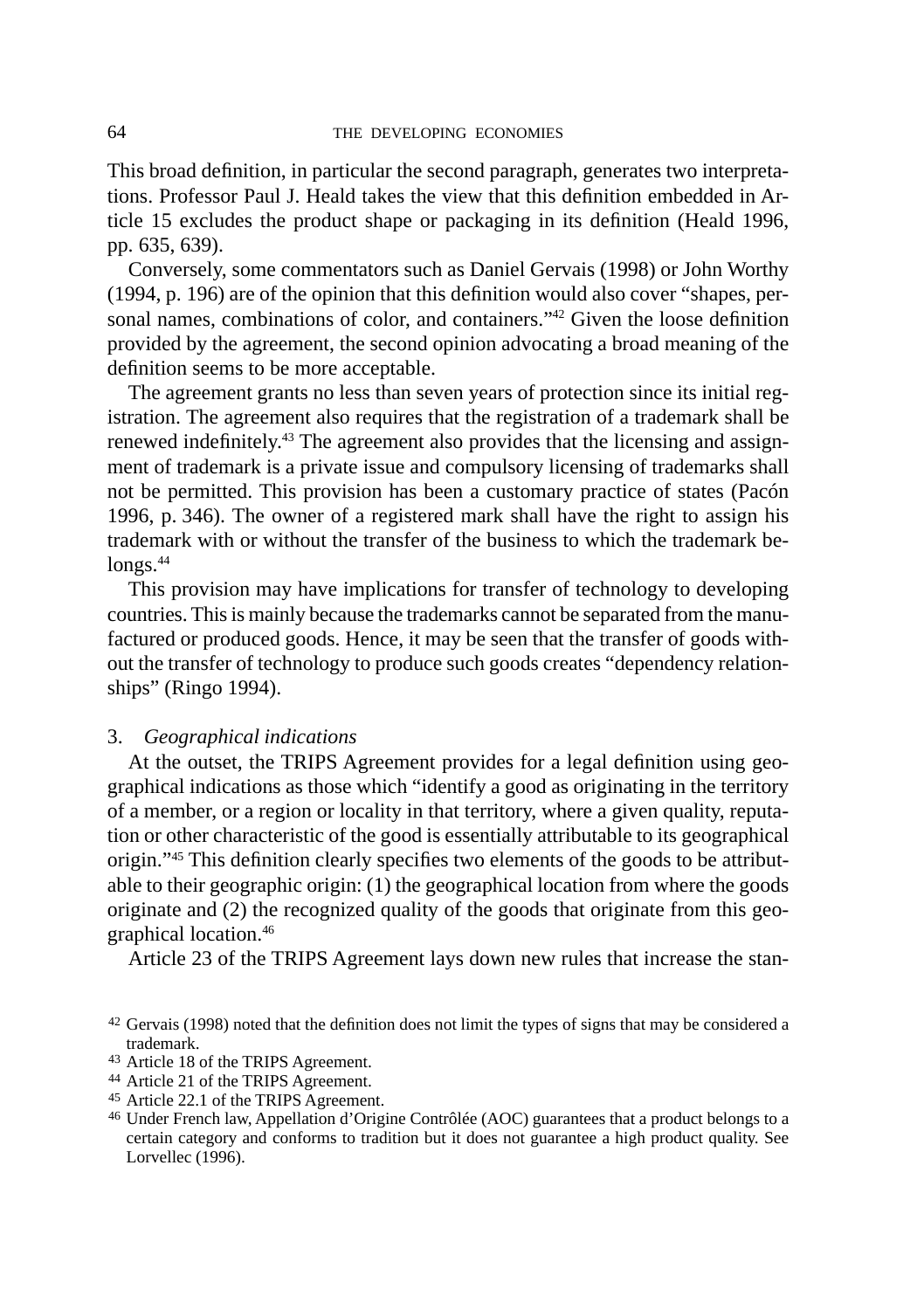dard of protection of "geographical indications" for wine and spirits.47 It provides that interested parties must have legal means to prevent the use of a geographical indication identifying wines for wines not originating in the place indicated by the geographical indication.

Article 24 provides for a number of exceptions to the protection of geographical indications: First, the uses of geographical indications that have lasted at least ten years before the coming into force of the agreement are exempted from the agreement.48 Second, measures to implement these provisions shall not prejudice prior trademark rights that have been acquired in good faith.49 Third, the members are not obliged to bring a geographical indication under protection, where it has become a generic term for describing the product in question.50

#### 4. *Industrial designs*

The TRIPS Agreement obliges the members to provide for the protection of independently created industrial designs that are new or original.<sup>51</sup> The members may provide that designs are not new or original if they do not significantly differ from known designs or combinations of known design features.<sup>52</sup>

Article 25.2 contains a special provision for new designs in the textile sector. It provides that requirements for securing protection of such designs, in particular in regard to any cost, examination, or publication, must not unreasonably impair the opportunity to seek and obtain such protection. To meet this obligation, the members are free to regulate it through industrial design law or through copyright law.53

The TRIPS Agreement also requires the members to grant the owner of a protected industrial design the right to prevent third parties not requiring the owner's consent to make, sell, or import articles bearing or embodying a design which is a copy, or substantially a copy, of the protected design, when such acts are undertaken for commercial purposes.54

#### 5. *Patents*

The provision for patent contained in the TRIPS Agreement is basically derived from the Paris Convention.<sup>55</sup> As a basic rule of patentability, the TRIPS Agreement

<sup>&</sup>lt;sup>47</sup> See further Lockert (1998). For the analysis on the practice of the United States and EC, see Lindquist (1999).

<sup>48</sup> Article 24.4 of the TRIPS Agreement.

<sup>49</sup> Article 24.5 of the TRIPS Agreement.

<sup>50</sup> Article 24.6 of the TRIPS Agreement.

<sup>51</sup> For industrial designs, see Lange (1993).

<sup>52</sup> Article 25.1 of the TRIPS Agreement.

<sup>53</sup> The TRIPS Agreement negotiations could not reach any agreement concerning the proper means of protecting industrial designs (Reichman 1998, p. 61).

<sup>54</sup> Article 26.1 of the TRIPS Agreement.

<sup>55</sup> Paris Convention for the Protection of Industrial Property, Stockholm Act of July 14, 1967.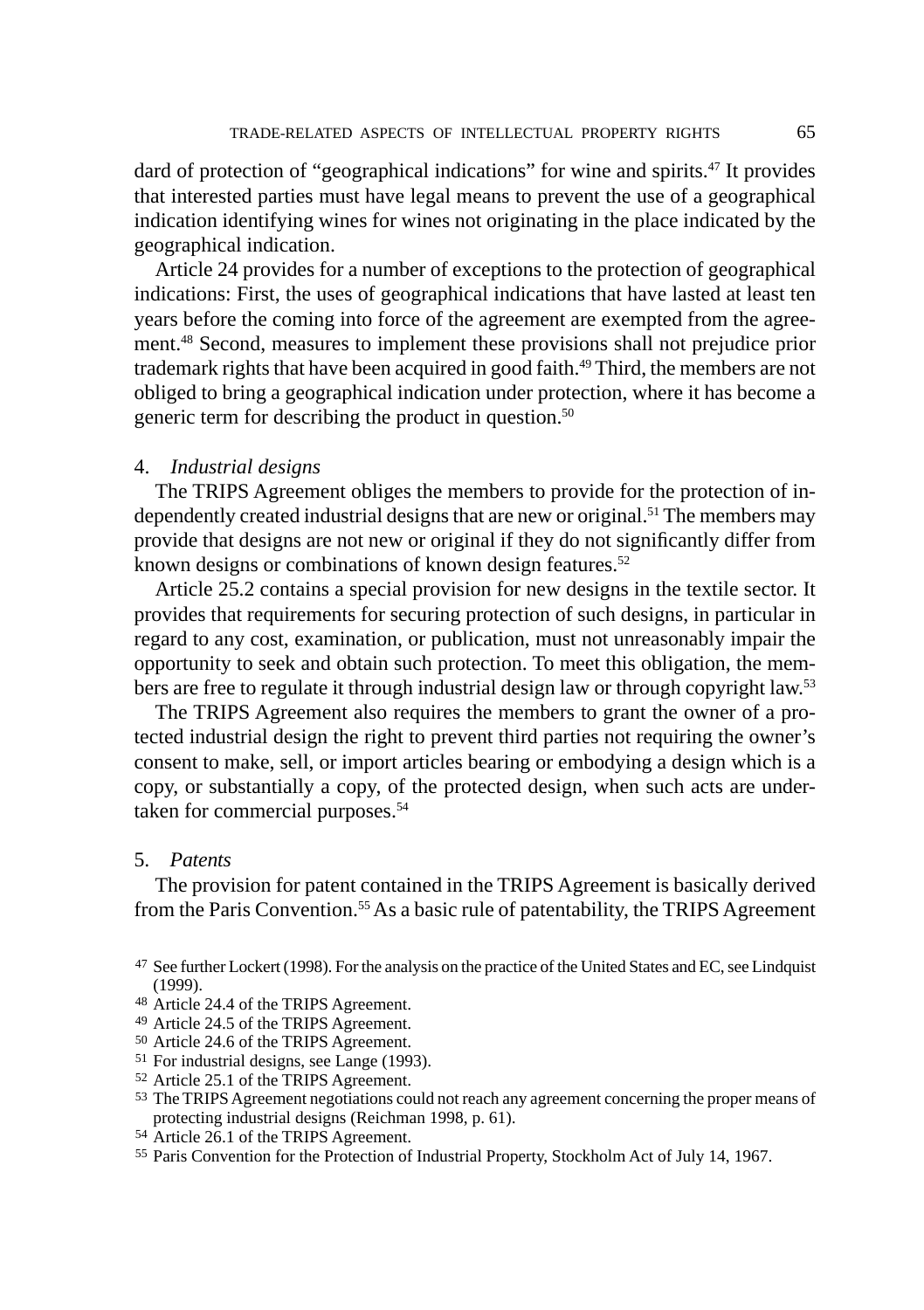requires the member countries to make patents available for "any invention, whether products or processes, in all fields of technology" without discrimination, subject to the normal tests of patentability, which includes novelty, inventiveness, and industrial applicability.56 Based on this broad definition, patentability may also include pharmaceuticals, a sector which is of importance for developing countries<sup>57</sup>

It is also required that patents shall be available and patent rights shall be enjoyed without discrimination as to the place of invention and whether products are imported or locally produced.58 The normal test criteria for the patentability reflects to a large extent the provisions of the European Patent Convention. It requires that the invention must be new, involve an inventive step, and be capable of industrial application (Worthy 1994, p. 195). It may then be seen that developed countries have successfully introduced their own laws and its legal values into the TRIPS Agreement (Shiva 1993, p. 113). Article 33 provides that the term of protection available shall not end before the expiration of a period of twenty years counted from the filing date.

The issue on compulsory licensing had been a controversial issue between developed and developing countries. Developing countries viewed this issue as a tool to prevent the patent holders from abusing its patent. Aside from that, it also ensures competition in international markets (Pacón 1996, p. 339). The TRIPS Agreement states that compulsory licensing and government use without the authorization of the right-holder are allowed, but are made subject to conditions aimed at protecting the legitimate interests of the right-holders. The conditions are mainly contained in Articles 27.1 and 31. There are nine conditions altogether. Notable among these are the obligation, as a general rule, to grant such licenses only if an unsuccessful attempt has been made to acquire a voluntary license on reasonable terms and conditions within a reasonable period of time; the requirement to pay adequate remuneration in the circumstances of each case, taking into account the economic value of the license; and a requirement that decisions be subject to judicial or other independent review by a distinct higher authority.

It seems that the requirements of compulsory licensing above are exceedingly stringent.<sup>59</sup> It appears that it is hardly possible for developing countries to fulfill them. Apparently, all of these requirements may only bar developing countries from being able to make use of the patent for the benefits of their social and economic development or even transfer of technology (Blakeney 1996, p. 166).<sup>60</sup> The require-

<sup>56</sup> Article 27.1 of the TRIPS Agreement.

<sup>57</sup> See also Pacón (1996, p. 338).

<sup>58</sup> Article 27.1 (last sentence) of the TRIPS Agreement.

<sup>59</sup> See also Primo Braga (1995, p. 391), noting that the exceptions are broad and also noted that the condition is strict.

<sup>60</sup> The South Centre argued that developing countries have succeeded in preserving some latitude for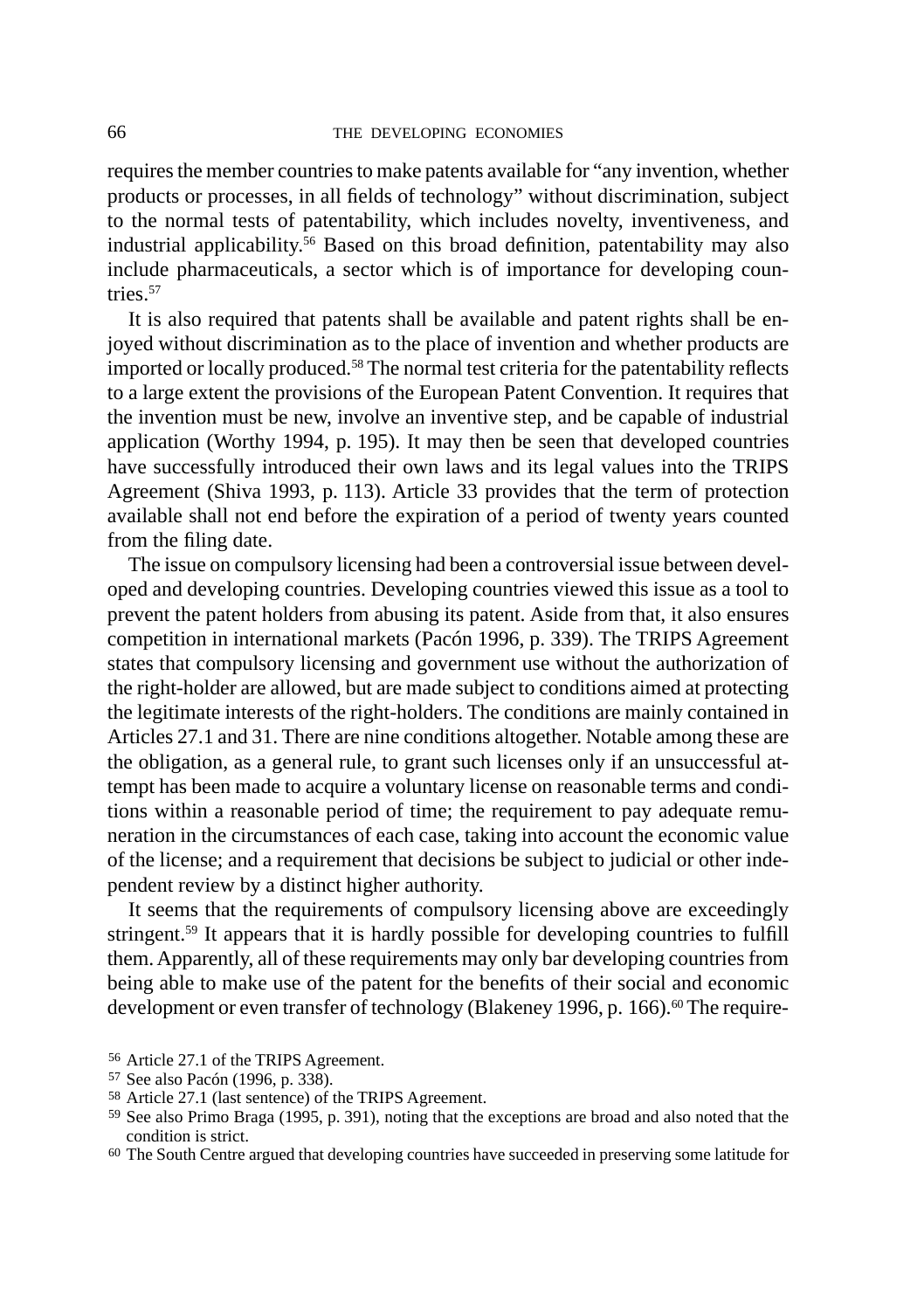ments imposed for compulsory licensing are more extensive than the requirements available under preexisting international conventions.61 In addition, the conditions as stipulated in Article 31 are rather obscure. They lack clarification and are hence subject to interpretation of the parties concerned. For example, it may be difficult to determine when the period of time is reasonable, or when the requirements of terms and conditions are considered reasonable.<sup>62</sup>

The protection of patents may have major economic implications for developing countries (UNCTAD 1996, p. 30). First, there is the implication for economic costs the consumers bear in particular in the rise of drug prices in developing countries after product patents are introduced to comply with the TRIPS Agreement (*Japan Times*, July 7, 1999).<sup>63</sup> Next to these is the long protection that the agreement gives to the product that is no less than twenty years old. This amounts to a long monopoly the patent holders may have and it also amounts to a long period of waiting for developing countries being able to use the technology (Dworkin 1996, p. 312). Another implication is that developing countries may no longer be free to refuse to give protection to pharmaceuticals, foods, and sometimes chemical processes, the freedom that these countries used to have before the TRIPS Agreement came into force.64 This treaty obligation will mean as well that people in developing countries will have to buy more expensive foods or medicines than before.<sup>65</sup> Conversely it is the patent owners (generally multinationals) who will get more profit from the pro-

<sup>––––––––––––––––––––––––––</sup> implementing their own solutions, including the possibility of regulating some key aspects such as compulsory licensing and the scope of the patentability of biotechnological inventions (South Centre 1997, p. 10 [*sic*]). Also UNCTAD (1997, p. 34) argued that "both public interest clause and measures to prevent abuse [stipulated in Article 8 of the TRIPS Agreement] can justify resort to use without the authorization of the right-holder [compulsory licensing]."

<sup>61</sup> Article 5A of the Paris Convention. See also Oddi (1996, p. 456), arguing that "patent TRIPS weaken the ability of Members to use compulsory license in order to insure local workings of inventions."

<sup>62</sup> This situation is further undermining the nature of the TRIPS negotiations which was, in South Centre's words, "the most non-transparent negotiations" (South Centre 1997, p. 9). By which the contracting parties do not have "background information necessary for interpreting the proposed rules or for understanding better the background, premises and intent of the adopted text" (South Centre 1997, p. 9).

<sup>63</sup> For a discussion on the pros and cons of the patent products, see South Centre (1997, pp. 30–31). The cons argued that compliance with the TRIPS Agreement will mean the increase of royalty payment to foreigners, the loss of investment opportunities in research, higher prices for consumer products and greater dependence on import in general. The pros for patent protection contend that patent protection will create a better innovation worldwide and this will stimulate economic activity (South Centre 1997, p. 31). It appears that among these two arguments the South Centre took the first view. In its work published in 1997, the South Centre noted that "there is an evidence that the patent system has a detrimental impact on pharmaceutical prices, particularly if the product itself is protectable" (South Centre 1997, p. 38). See also Raghavan (1990, p. 124), providing an example on the impact of drugs being patented.

<sup>64</sup> See Dworkin (1996, p. 312).

<sup>65</sup> See the case of AIDS drugs in South Africa (*Japan Times*, July 7, 1999).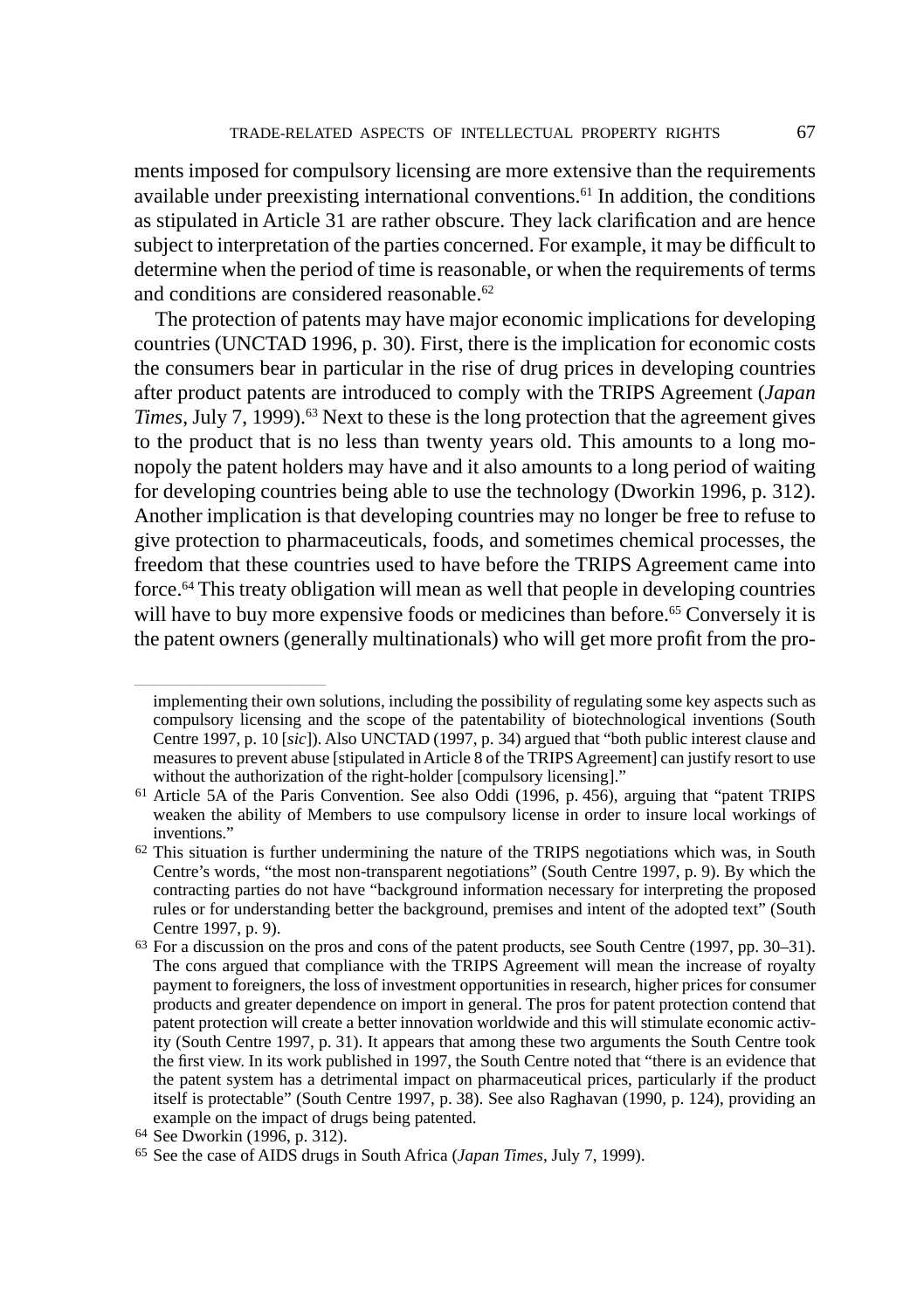tection.66 The patent owners will also get strong protection and enforcement from the member countries of the WTO. On the other side of the coin, this provision will discourage other members, especially those who are in a weak economic condition, to create new inventions. This is mainly because the law provides stronger protection either to process or to product.<sup>67</sup>

Second, there is the impact on the administration and registration of patent applications. These countries will have to cope with increasing administrative costs stemming from a larger number of applications predominantly from developed countries (Raghavan 1990).<sup>68</sup> In relation to this, most developing countries encounter a lack of patent examiners to examine the patent applications. This shortage of experts will in turn affect the process of application and registration of patent (Sherwood 1997).

The requirement to provide an effective sui generis system may also be beneficial to developing countries. These countries that do not have any kind of protection for plant varieties may be able to propose a sui generis system which corresponds to their own needs (South Centre 1997, p. 7), and should not follow the International Convention for the Protection of New Varieties of Plants (UPOV Convention).69 However, the introduction of intellectual property rights to broader areas such as biodiversity may have adverse impact on developing countries, especially in affecting their traditional farmers and indigenous peoples. According to Gurdial Singh Nijar, the application of the TRIPS Agreement on patent, especially Article 27.1, in the area of biodiversity may destroy the "knowledge system" and their innovations. This is simply due to the fact that the patent system under the TRIPS Agreement underlines individual innovations with commercial value in them, while farmers or indigenous people emphasize more the social aspect of innovations (Nijar 1996, p. 13). As Nijar puts it:

Article 27 of the TRIPS agreement states that the criteria for a patent claim for an invention are: it must be new, involve an inventive step, and it must be capable of industrial application. Implicit in these requirements is that there must be an identifiable inventor.

<sup>66</sup> See among others, Oddi (1996, p. 456) and Bibek (1996, p. 158). Oddi noted that "the big winners under TRIPS would clearly be those enterprises [read multinational corporations] in developed countries that create inventions and are heavily engaged in international trade."

 $67$  For further analysis on this issue, see Das (1998, p. 86), Nijar (1996, p. 12), and Sahai (1994, p. 155).

<sup>68</sup> Raghavan (1990) noted that developing countries only share less than 20 per cent of the patent application.

<sup>69</sup> TRIPS Agreement does not make any reference to the UPOV Convention. The UPOV Convention adopted on December 2, 1961 has been revised subsequently in November 10, 1972; October 23, 1978; and March 19, 1991. For the text of the UPOV Convention, see Website at: http://www.upov. org/convntns/1991/content.html. Despite being criticized for granting more powerful monopoly rights to breeders or companies and not to farmers, there are, however, a few developing countries adhered to the 1991 UPOV Convention. They include: Belarus, Bolivia, Brazil, China, Kenya, Morocco, Nicaragua, Panama, and Venezuela.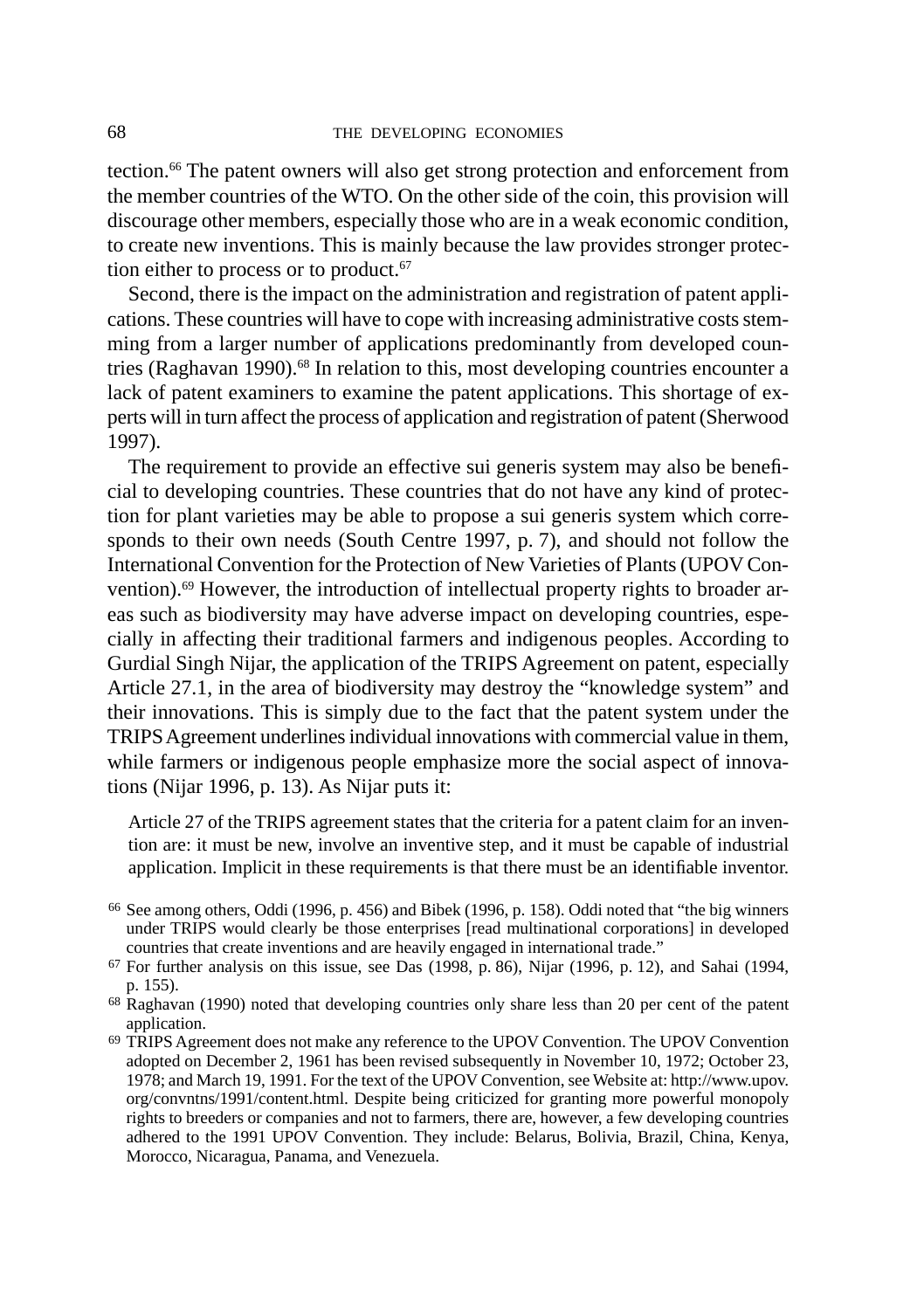*This definition almost immediately dismisses the knowledge systems and innovations of indigenous people and farmers because they innovate communally, accretionally over time, sometimes intergenerationally*. (Emphasis added) (Nijar 1996, p. 13)

## 6. *Layout-designs of integrated circuits*

The provision for this area is practically alien to most developing countries. The provisions for layout-designs of integrated circuits under the TRIPS Agreement principally follow the provisions of the unratified Treaty on Intellectual Property in Respect of Integrated Circuits (IPIC Treaty) of 1989 with a number of changes with a view to strengthening the protection of layout designs (Dworkin 1996, p. 311; Primo Braga 1995, p. 392; Worthy 1994, p. 197).<sup>70</sup> These changes include: (1) TRIPS imposing stronger minimum protection of integrated circuit layouts from eight years as contained in the IPIC Treaty to ten years<sup> $71$ </sup> and (2) the applicability of the protection to articles containing infringing integrated circuits.

#### 7. *Trade secrets (protection of undisclosed information)*

The issue of trade secrets at the Uruguay Round negotiation was one of the most difficult areas of intellectual property rights since it did not meet the requirements of an intellectual property, namely, the obligation on the part of the right-holder to disclose the "secret."72 The developing countries that mostly did not have specific laws protecting trade secrets, once opposed the treatment of this issue as intellectual property rights.73

There are two main provisions for trade secrets. First, the agreement does not require undisclosed information to be treated as a form of property. It requires that a person lawfully in control of such information must have the possibility of preventing it from being disclosed to, acquired by, or used by others without their consent in a manner contrary to honest commercial practices.

Second, the agreement contains provisions for undisclosed test data and other data whose submission is required by governments as a condition of approving the

<sup>72</sup> For example, Subramanian (1997, p. 320).

<sup>70</sup> The Washington Treaty or the IPIC Treaty adopted under the auspices of the WIPO faced objection from the United States and Japan, particularly on the provision of nonvoluntary licenses contained in Article 6 (3) (a) of the IPIC Treaty. Primo Braga (1997, p. 392) and Worthy (1994, p. 197) noted that the provisions of the IPIC Treaty were not acceptable to the United States and Japan since the treaty provided lower standards of protection.

<sup>71</sup> Article 38 of the TRIPS Agreement.

<sup>73</sup> See "Meeting of the Negotiating Group of 11, 12 and 14 December 1989: Note by the Secretariat," GATT Document MTN.GNC/NG11/17, January 23, 1990. In its draft (proposal) of the text of the TRIPS Agreement, developing countries did not recognize trade secret as a part of intellectual property rights. They merely recognized six categories of intellectual property: patents, trademarks, industrial design, geographical indications, copyright and neighboring rights, and integrated circuit layout designs. See also Communications from Argentina, Brazil, Chile, China, Colombia, Cuba, Egypt, India, Nigeria, Peru, Tanzania, Uruguay, and Pakistan, GATT Document MTN/GNG/ NG11/W/71, May 14, 1990.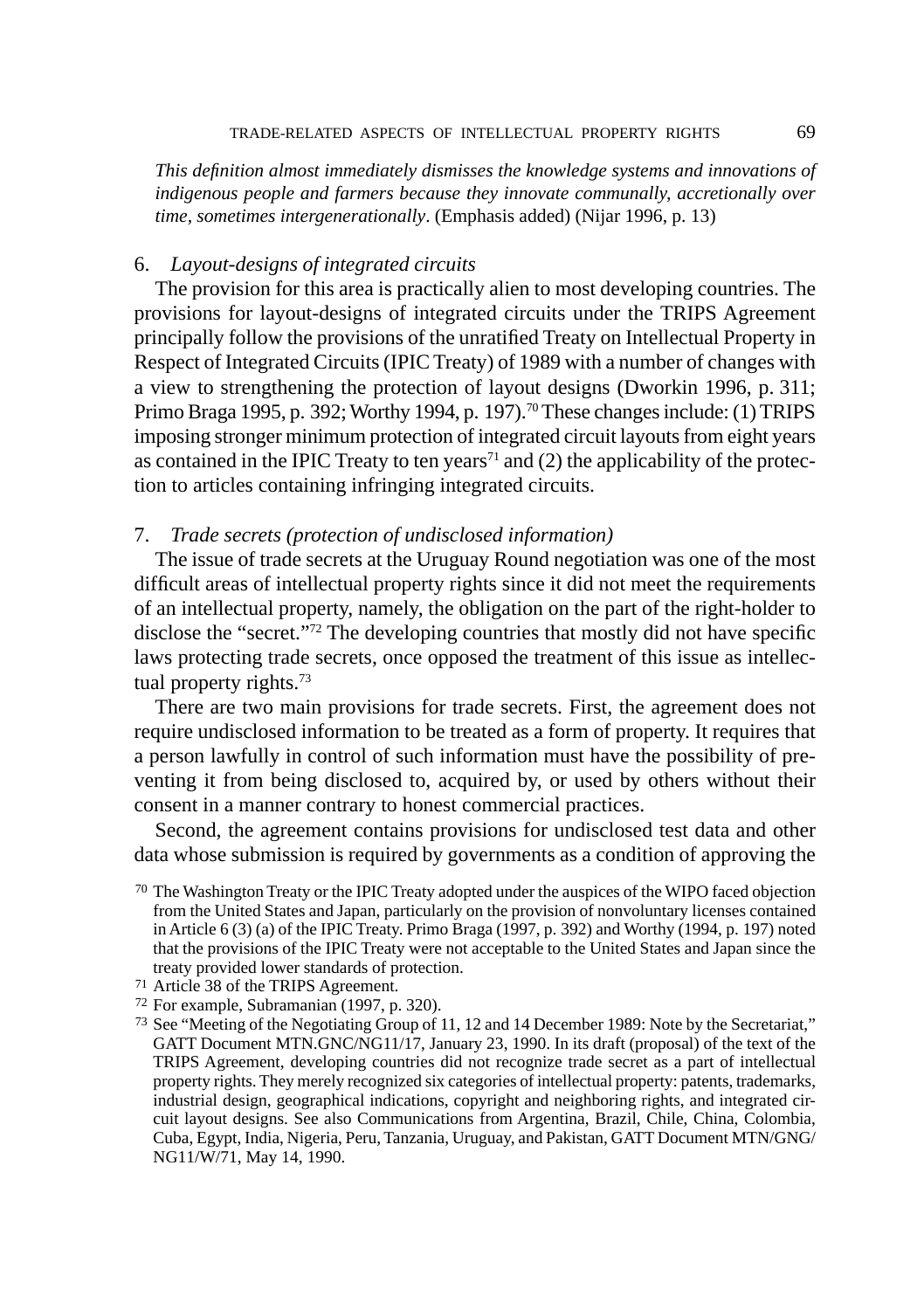marketing of pharmaceutical or agricultural chemical products which use new chemical entities. In such a situation the member government concerned must protect the data against unfair commercial use. Additionally, the members must protect such data against disclosure, except where necessary to protect the public, or unless steps are taken to ensure that the data are protected against unfair commercial use (UNCTAD 1994, p. 192).

The implication of the recognition and the obligation to protect the trade secrets is that information now becomes a crucial aspect of economic or trade issues (Ringo 1994, p. 134). It also means that the information will be more difficult and expensive to obtain, especially technology (Ringo 1994, p. 132).

## B. *Enforcement of Intellectual Property Rights*

The provisions for enforcement of intellectual property rights have two basic objectives. First is to ensure that effective means of enforcement are available to right-holders. This also implies that there must be effective national enforcement of intellectual property laws (Subramanian 1997, p. 322). Second is to ensure that enforcement procedures are applied in such a manner as to avoid the creation of barriers to legitimate trade and to provide for safeguards against their abuse.<sup>74</sup>

The agreement provides that the courts must be empowered to order an infringer, at least if he or she has acted in bad faith, to pay the right-holder adequate damages. They must also be authorized to order the infringer to pay the right-holder's expenses.75

Article 48 provides that the judicial authorities must have the authority to order the applicant who has abused enforcement procedures to pay adequate compensation to the defendant who has been wrongfully enjoined or restrained to cover both the injury suffered and expenses. Such expenses may include appropriate attorney's fees. Public authorities and officials are exempted from liability to appropriate remedial measures only where action is taken or intended in good faith in the course of the administration of that law. The agreement provides that remedies available shall include imprisonment and/or monetary fines sufficient to provide a deterrent, consistent with the level of penalties applied for crimes of corresponding gravity.76

The comprehensiveness of the provision on the enforcement of intellectual property rights may be understood as the consequence of the main concern of developed countries, in particular the United States, regarding the poor condition of intellectual property enforcement in many countries, in particular developing countries.

Actually developing countries regard enforcement as an important aspect of the protection of intellectual property. In the draft agreement on intellectual property

<sup>74</sup> Article 41.1 of the TRIPS Agreement.

<sup>75</sup> Article 45 of the TRIPS Agreement.

<sup>76</sup> Article 61 of the TRIPS Agreement.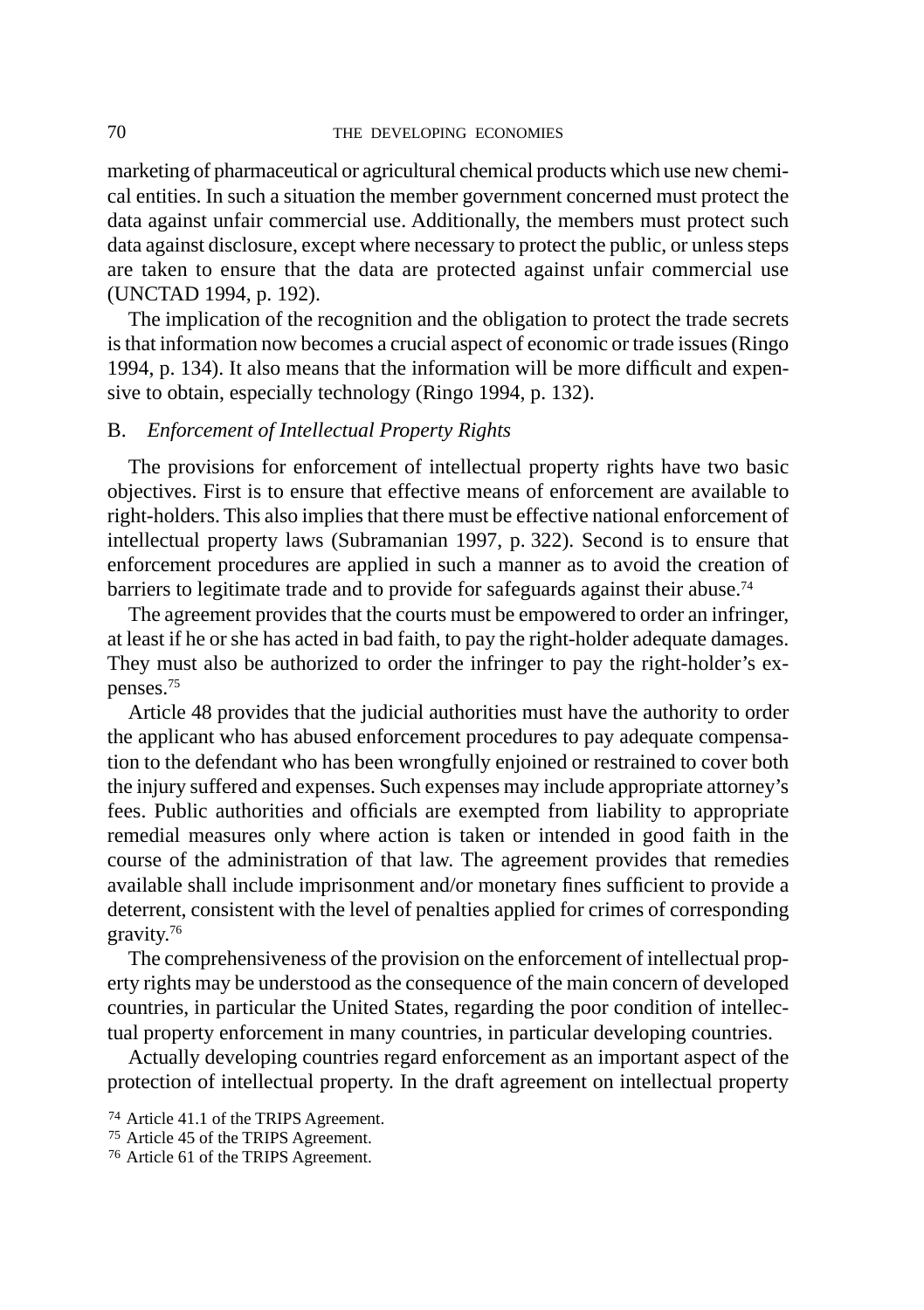rights submitted by thirteen developing countries in 1990,77 enforcement was placed in a special chapter (Chapter VIII). Nevertheless, developing countries did not contemplate a comprehensive procedure of enforcement of intellectual property rights as compared to the proposal submitted by developed countries (that is now embodied in the TRIPS Agreement). Developing countries contended that enforcement of intellectual property rights shall be provided in accordance with each country's legal and judicial system and traditions and within the limits of its administrative resources and capabilities.78

## C. *Settlement of Disputes*

Under the TRIPS Agreement, disputes on intellectual property rights will be settled in accordance with Articles XXII and XXIII of GATT 1994 as laid down in the Dispute Settlement Understanding.<sup>79</sup> It is also argued that the dispute settlement system will enable the members to impose cross-retaliation based on the authorization of the Dispute Settlement Body when the suspension of concessions or other obligations do not function (Weiss 1996, p. 21).

The Dispute Settlement Understanding lays down a certain time limit for the settlement of disputes.<sup>80</sup> When a member country does not abide by the Dispute Settlement Body (DSB) rulings, the General Council of the WTO could authorize sanctions imposed upon that country (UNCTAD 1994, p. 194). It is also argued that a member may apply cross-sectoral retaliation to strengthen the protection of intellectual property rights (Primo Braga 1995, p. 394). The establishment of the dispute settlement under the WTO is also expected to prevent the member countries from taking unilateral sanction against other states. The provision in Dispute Settlement Understanding requires its member states to settle their disputes or difference concerning the application of the TRIPS Agreement through the mechanism of the settlement of disputes which is available under the WTO.

The possibility that developing countries will be able to use the dispute settlement mechanism, in particular as complaints against developed countries, or even against other developing countries, is small.<sup>81</sup> This is probably because the majority of intellectual property rights holders are those of developed countries. With their limited financial resources and inappropriate technological skill, it is difficult for developing countries in general to be able to invent "new" products. The probability is that developing countries will be those mostly brought to the Dispute

<sup>77</sup> Article 64.1 of the TRIPS Agreement.

<sup>78</sup> Article 17 of the Draft Agreement Part II.

<sup>79</sup> Article 64.1 of the TRIPS Agreement.

<sup>80</sup> For the settlement of disputes, see Geller (1995).

<sup>81</sup> As of September 1999, the Dispute Settlement Body of the WTO has accepted sixteen cases on TRIPS. All of the complainants are developed countries, and four out of sixteen defendants are those coming from developing countries.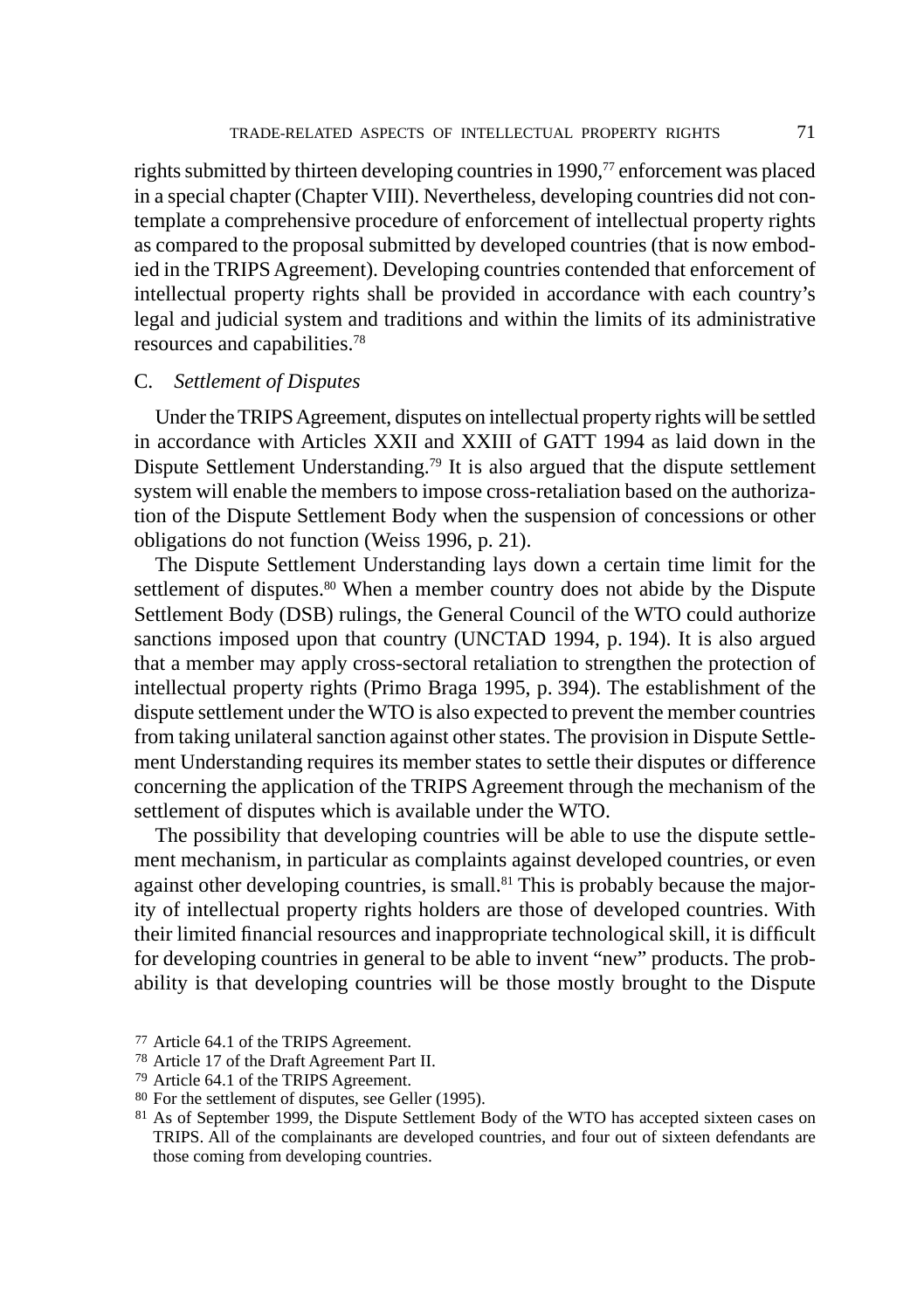Settlement Body of the WTO for the alleged infringement of intellectual property rights.82

### D. *Transitional Arrangements*

The last part of the agreement concerns the transitional arrangements. It contains virtually four main provisions. First, the agreement allows for a general transitional period. Developing countries and countries in transition are given five years, and the least developed countries eleven years, to comply with the provisions of the agreement. This term may be extended if these countries request it. This provision is especially designed to enable them to have a differential treatment in the light of their weak economic condition, and the belief that their legal systems have not reached the level that may regulate or administer the areas of intellectual property rights. Second, the principles of national treatment and the MFN status came into effect one year after the general entry into force of the agreement (that is January 1, 1995). Third, where the implementation of the agreement could also cover product patent protection to a field of technology not previously protected (on the general date of application of the agreement), an additional transitional period of five years is allowed for the extension of such protection.<sup>83</sup> Fourth, subparagraphs (b) and (c) of Article XXIII of GATT 1994 will not apply to the settlement of disputes for a period of five years from the date of entry into force of the WTO Agreement.<sup>84</sup>

Member countries that are to avail themselves of the transitional period are obliged to file patent applications for pharmaceutical and agricultural chemical products ("mailbox" provisions).<sup>85</sup> The TRIPS Agreement also requires that these member countries must grant exclusive marketing rights for the product for a period of five years after obtaining market approval or until a product patent is granted in that member.<sup>86</sup>

Under the provision for transitional arrangement, Article 60.2 of the TRIPS Agreement provides for technology transfer to the least developed countries. This provision, again, just like other provisions designed for the interest of these countries $87$ 

- 82 For further description on the dispute settlement on TRIPS, see Otten (1998).
- 83 Article 65.4 of the TRIPS Agreement.
- <sup>84</sup> Article 64.2 of the agreement. Also see UNCTAD (1994, pp. 194–95). Eric H. Smith of the International Intellectual Property Alliance (IIPA) argued that these delays of the application of the agreement undermine the force of the agreement. See Bhala (1996, p. 984).
- <sup>85</sup> Article 70.8 of the TRIPS Agreement.
- 86 Article 70.9 of the TRIPS Agreement. See also "India—Patent Agricultural Products," Case No.WT/ DS50/R, September 5, 1997 (a case concerning India's alleged failure to provide mailbox protection and exclusive marketing rights to U.S. products). The case began in 1996 when the United States submitted a request to the WTO for consultations regarding India's alleged noncompliance with TRIPS obligation. The United States argued that India has failed to establish a mailbox system and exclusive marketing rights for pharmaceutical and agricultural periods. In its decision the panel recommended that the DSB requests India to bring its transitional regime for patent protection form pharmaceutical and agricultural obligation under the TRIPS Agreement.

<sup>87</sup> The preamble, Article 7, and Article 8 of the TRIPS Agreement.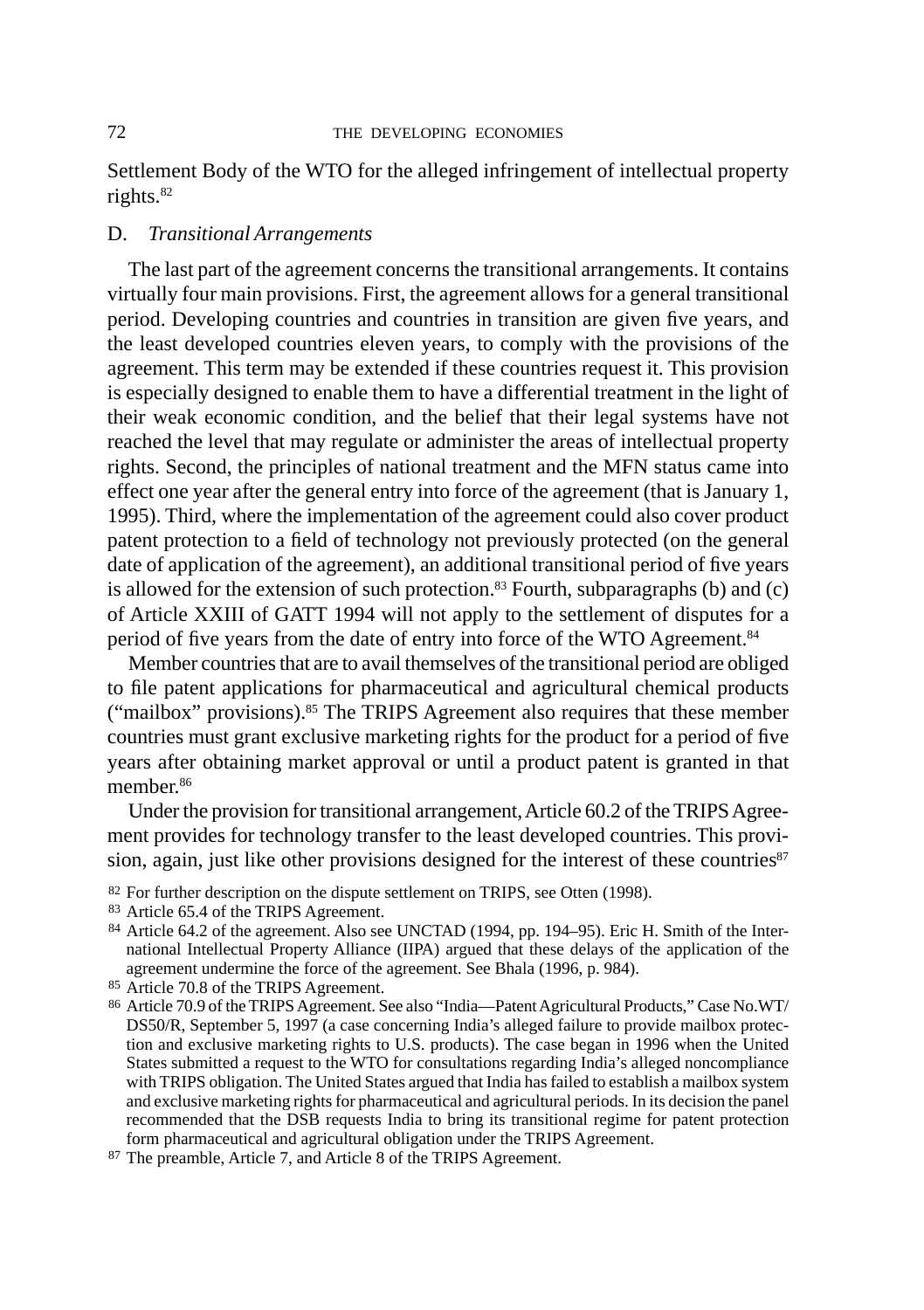does not have its implementing provisions. It is couched in very broad terms.<sup>88</sup> It is not clear, however, what incentives, enterprises, or institutions the developed countries' government will provide.

## E. *Technical Cooperation*

Another provision especially drawn up in the interests of developing countries is the provision for technical cooperation. This provision is important for developing and the least developed countries to bring their laws into conformity with the TRIPS minimum standards of protection (Otten and Wager 1996).<sup>89</sup> Article 67 of the agreement requires developed countries to provide "technical and financial cooperation" in favor of developing and the least developed countries to facilitate the implementation of the agreement. This provision may also be applied by developing countries in their efforts to face the economic implications of the TRIPS Agreement, especially in the area of patents, and in obtaining the necessary infrastructure for the process of granting patents, for example, computer facilities and training its personnel (UNCTAD 1996, p. 37; Primo Braga and Fink 1998; Evenson 1993, p.  $361$ ).<sup>90</sup>

This provision, however, is not an "automatic" obligation of the developed countries' members. It is only provided that if developing or the least developed countries are requesting the cooperation, such technical cooperation is undertaken based upon "mutually agreed terms and conditions." The cooperation includes assistance in the preparation of laws and regulation, support for domestic offices and in the prevention of abuse of intellectual property rights.

From the provision above it may be easily seen that it is formulated vaguely and hence needs further clarification (Correa 1998, p. 14). In addition, the words "mutually agreed terms" indicate that cooperation, in fact, is not based on the understanding on the part of developed countries and that it is developing countries that need more cooperation and treatment from developed countries. This term also indicates that the respective term might be subject to commercial aspects as may be invoked by developed countries (Correa 1998, p. 14).

## IV. INTELLECTUAL PROPERTY RIGHTS AND BIODIVERSITY

According to the first sentence of Article 27 (3) (b) of the TRIPS Agreement, the WTO members may exclude both plants and animals (other than micro-organisms)

<sup>88</sup> Article 60.2 of the TRIPS Agreement reads: "Developed Members shall provide incentives to enterprises and institutions in their territories for the purpose of promoting and encouraging technology transfer to the least developed country Members in order to enable them to create a sound and viable technological base."

<sup>89</sup> Reemphasized in Otten (1998, p. 529).

<sup>90</sup> Evenson (1993) noted that in addition to the lack of staff, most developing countries do not have adequate court systems to administer intellectual property laws.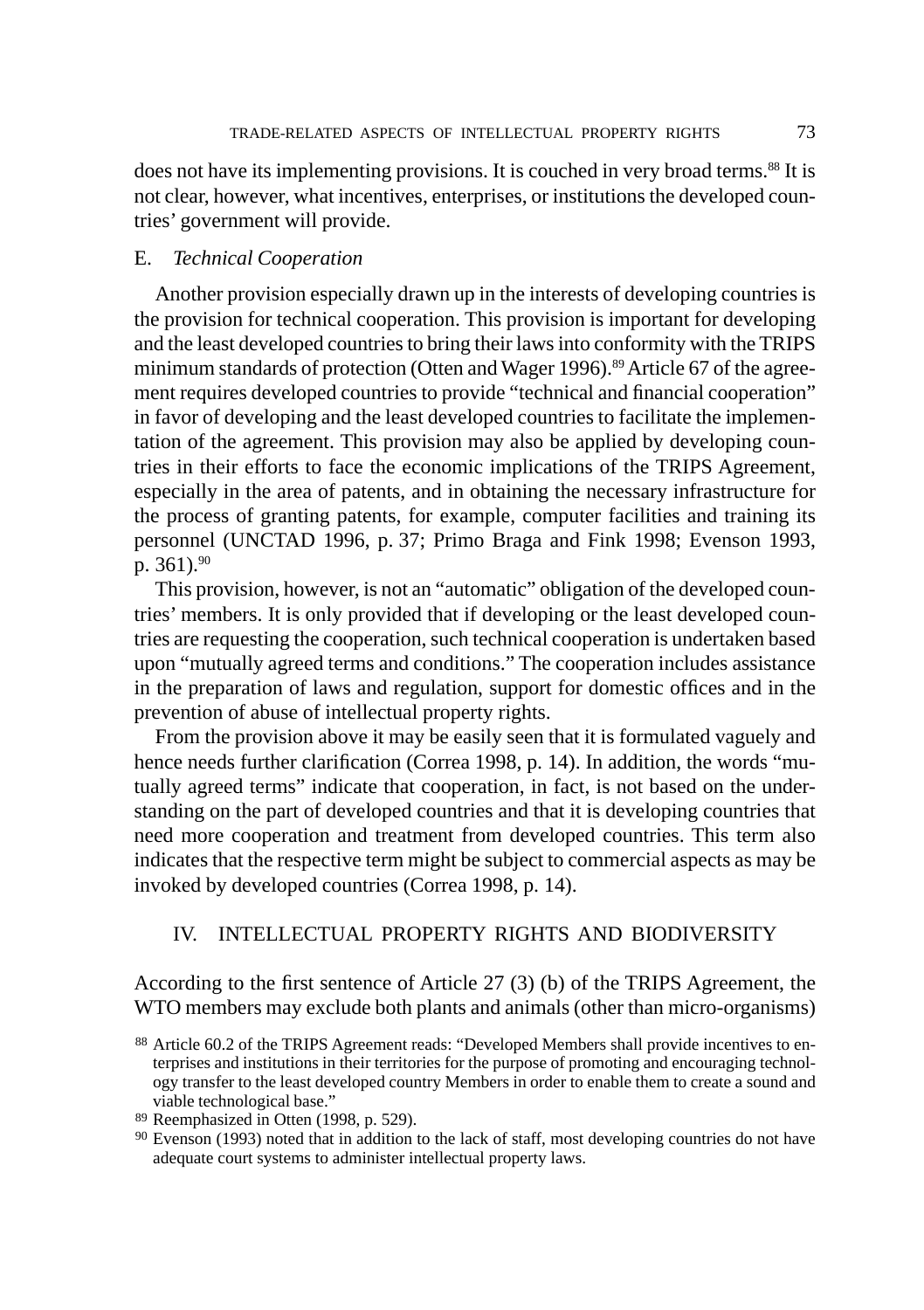from patentability and essentially biological processes for the production of plants or animals (other than nonbiological and micro-biological processes).91 The implication of this provision is far reaching. It requires (and forces) developing countries to grant patent protection for micro-organisms and for nonbiological and non-microbiological processes.92 Developing countries are now obliged, for instance, to provide protection for seeds. This will increase costs and consequently affect a large percentage of the world population that is dependent on small agrarian operations. In India, for example, this means 70 per cent of the population and thus in India alone almost as much as the entire population of all industrialized countries (Pacón 1996, p. 344).

As far as the plant varieties are concerned, attention should be paid to the Convention on Biological Diversity (Biological Convention) of June 5, 1992.<sup>93</sup> This convention sponsored by the United Nations Environment Programme was adopted on June 5, 1992 in Rio de Janeiro, Brazil. It is unfortunate that the negotiators at the Uruguay Round (on TRIPS) did not mention or refer to any articles of this convention, despite the fact that it has been firmly recognized that this convention has a close connection with trade.94 It was no coincidence that the convention was concluded during the Uruguay Round negotiations. The convention makes for broad provisions which include among others provisions for the national monitoring of biological diversity, the development of national strategy, transfer of technology, national reports from parties on measures taken to implement the convention, and the effectiveness of these measures.

The Biodiversity Convention defines biological diversity as the variability among living organisms from all sources including, inter alia, terrestrial, marine, and other aquatic ecosystems and the ecological complexes of which they are part. This includes diversity within species, between species, and of ecosystems.95 The interest of developed countries in this matter was to protect their investments in research and developments with a view to maintaining their leading position in the field of biotechnology and the protection of intellectual property rights from U.S. biotechnology firms (Bear 1995). On the other hand, developing countries control the majority of the world generic resources in which the industrialized countries are interested (Pacón 1996, p. 343). Unfortunately these resources are not yet utilized due to the lack of necessary capital and technology (Pacón 1996, p. 343). But the sub-

<sup>91</sup> For intellectual property rights and biodiversity, see Marguilies (1993) and Ismail and Mohammed (1998).

<sup>92</sup> Shiva (1993, p. 112) expressed his strong concern about this implication. He argued that this provision would only benefit multinationals corporations at the expense of the third world.

<sup>93</sup> See *International Legal Materials*, vol. 31 (1992), p. 818. The convention came into force on December 29, 1993. As of December 29, 1993, 174 states have become party to the convention.

<sup>94</sup> Downes (1994, p. 165) noted that "the Biodiversity Convention is a conservation agreement as well as a trade agreement."

<sup>95</sup> Article 2 of the Convention on Biological Diversity.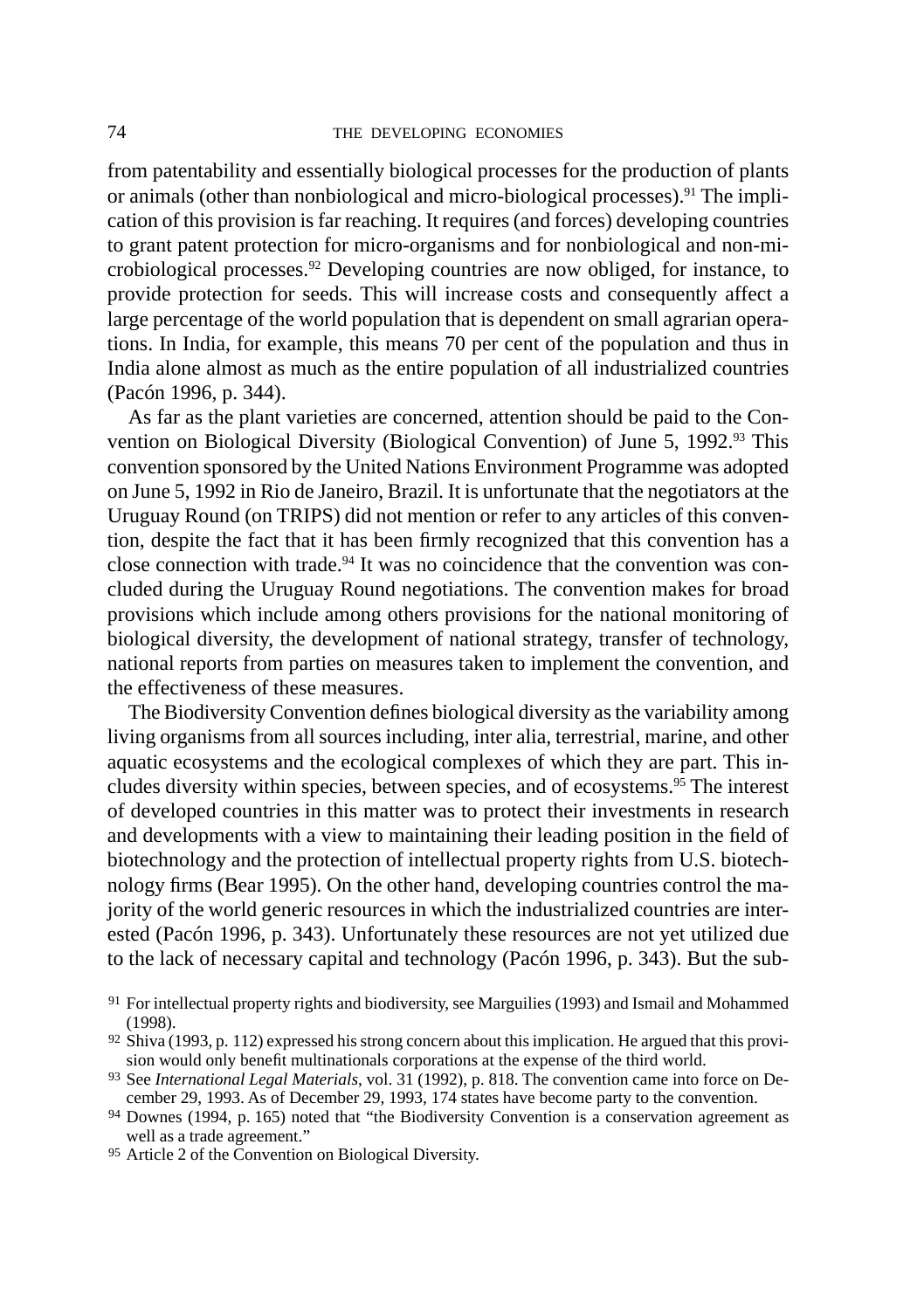stantive provisions of the convention which became the concern of developed countries was that countries, especially developing countries, have the right to control and access their own genetic resources and also to obtain some "fair and equitable share of the benefits arising from their commercial and other utilization" (Dworkin 1996, p. 323).

When the convention was adopted, the United States strongly opposed and refused to sign it. The main reasons the United States did not sign the convention was that a number of issues of concern to the United States had not been addressed. They include, among others, the treatment of intellectual property rights, the provision for finances, the role of the Global Environmental Facility (GEF), and biotechnology.96 But the main issue which hindered the United States from signing the convention is that it recognizes the special preferential treatment for developing countries, a preferential provision on transfer of technology for developing countries.<sup>97</sup> More importantly, the agreement recognizes the state's sovereignty over its natural resources.98

Eventually the U.S. policy towards the convention changed in 1993 when President Clinton gave his signature to the convention in June 1993. But, the United States also expressed its concern that the convention should be supplemented with the interpretation of the treaty with a view to bringing the provisions of the Biodiversity Convention into conformity with the TRIPS Agreement.

## V. THE SIGNIFICANCE OF THE TRIPS AGREEMENT

The TRIPS Agreement provides a minimum standard of the substantive aspects of almost all fields of intellectual property rights. For developing countries, since most of the provisions and standards embodied in the TRIPS Agreement are relatively alien and impose various obligations on its members, it may be right to argue that the TRIPS Agreement imposes high standards on these countries (Watal 1998). It mostly covers the substantive provisions of the preexisting conventions on intellectual property rights such as the Berne, Paris, and Washington conventions. The agreement, in a way, has not only strengthened, but also omitted certain provisions of preexisting conventions.99 But the agreement has also made an unprecedented move in the practice of states in international law of the treaties. It is probably the first agreement in international law that makes an international convention or treaty

<sup>96</sup> Paragraph 4, United States: Declaration made at the United Nations Environment Programme Conference for the Adoption of the Agreed Text of the Convention on Biological Diversity, May 22, 1992. See also, *International Legal Materials*, vol. 31 (1992), p. 848.

<sup>97</sup> Article 16 of the Biodiversity Convention in part reads: "2. Access to and transfer of technology . . . to developing countries shall be provided and/or facilitated under fair and most favourable terms, including on concessional and preferential terms where mutually agreed."

<sup>98</sup> Article 3 of the Biodiversity Convention. See also Marguilies (1993).

<sup>99</sup> The inapplicability of Article 6 bis of the Berne Convention on authors' moral rights.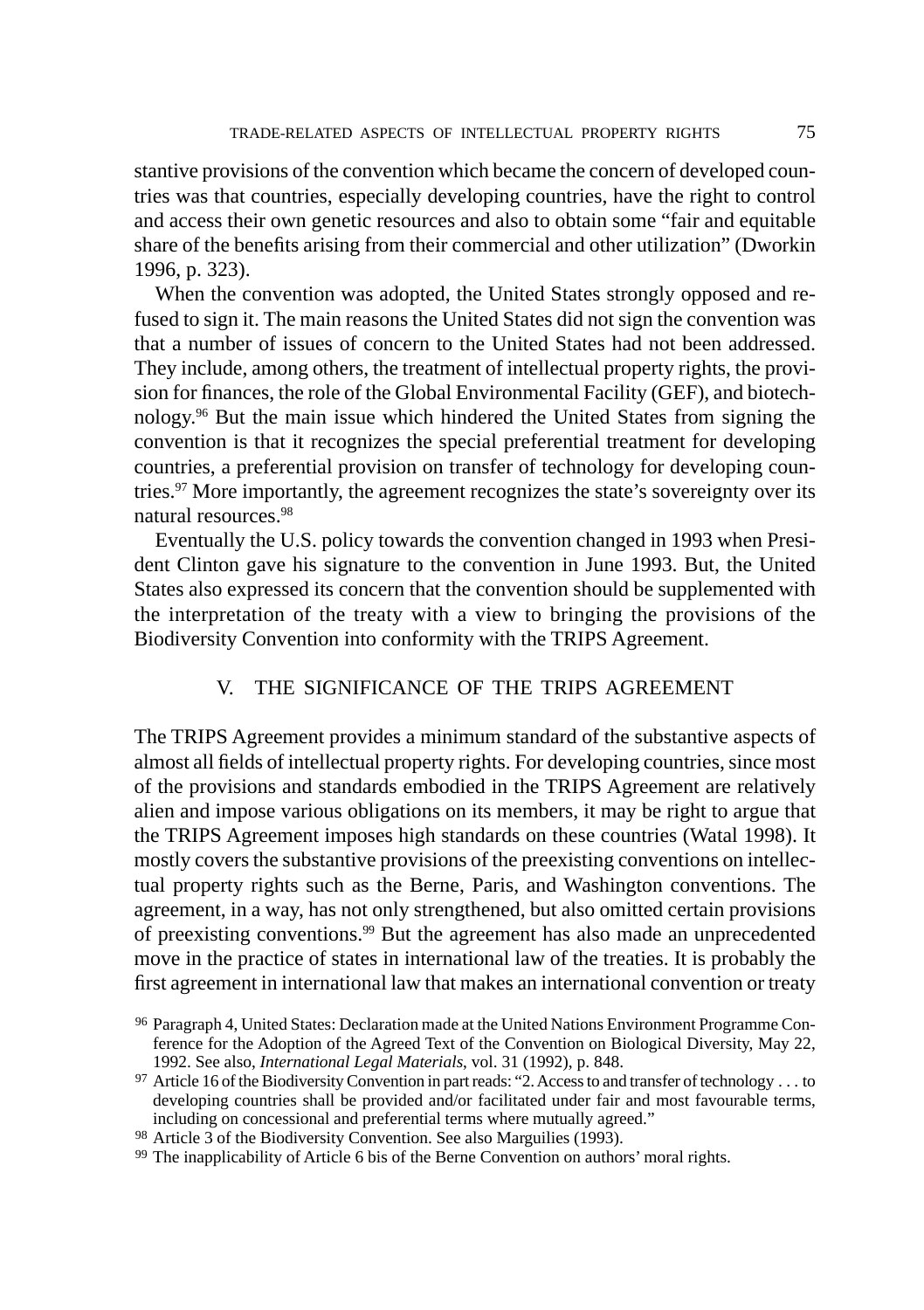applicable to its members (although it does not breach the principle of the law of treaties, notably the provisions with regard to the membership of a state to the treaty).100 The agreement has even enforced the unratified intellectual property treaty, namely, the 1989 Treaty on Intellectual Property in Respect of Protection of Integrated Circuit (IPIC Treaty).<sup>101</sup>

It is obvious that the content of the agreement has departed far from the mandate or objective of the TRIPS Agreement as inscribed in the GATT Ministerial Declaration of 1986. The Ministerial Declaration stipulates that the objective of the negotiation was to "develop a multilateral framework of principles, rules, and disciplines dealing with international trade in counterfeit goods, taking into account work already undertaken in GATT."

Thus, it was indicated that the main objective of the TRIPS negotiation was to seek the (acceptable) principles, rules, and disciplines on "counterfeit goods." It did not mandate to seek the international rules on, for example, substantive laws of intellectual property rights, the area which had been already administered by other specialized and more competent international bodies, such as WIPO. The objective of the negotiation also clearly required the members (contracting parties of GATT) to take into account the work already undertaken in GATT. Notable among these are the GATT case laws. It is nonetheless unfortunate that the value of the GATT case laws had not been referred to during the negotiation.<sup>102</sup>

The present provisions of the TRIPS Agreement were, to some extent, actually the adoption of the preexisting intricate and highly protective intellectual property laws of developed countries (specifically the U.S. laws). This happened mainly because since the beginning the United States proposed aggressively the inclusion and the discussion of intellectual property rights in accordance with its own standards (coupled with the use of power and threat of trade sanctions to other member countries to accept it). It is developed countries as well that decided which laws should be included in the agreement and which laws or provisions should be avoided. Similarly, developed countries have also more power to determine the level of standards of intellectual property rights. In that, they can decide which standards are to be high (for example, in the case of patent protection) and which are to be low (for

<sup>100</sup> Article 2 of the agreement obligates member countries of the WTO to comply with Articles 1–12 and 19 of the Paris Convention (1967); and Article 9 obligates the members to comply with Articles 1–21 and the Appendix of the Berne Convention (1971). See Article 11 of the Vienna Convention on the Law of Treaties of 1969 (May 23, 1969) reads: "The consent of a State to be bound by a treaty must be expressed by signature, exchange of instruments constituting a treaty, notification, acceptance, approval or accession, or by any other means if so agreed."

<sup>101</sup> Article 35 of the TRIPS Agreement requires the members to comply with Articles 2–7 (other than paragraph 3 of Article 6, Article 12, and paragraph 3 of Article 16 of the IPIC Treaty).

<sup>&</sup>lt;sup>102</sup> In the TRIMS negotiation, the contracting parties of GATT had taken the right approach in elaborating further principles and rules by taking into account GATT case law which has close relations with trade-related investment measures.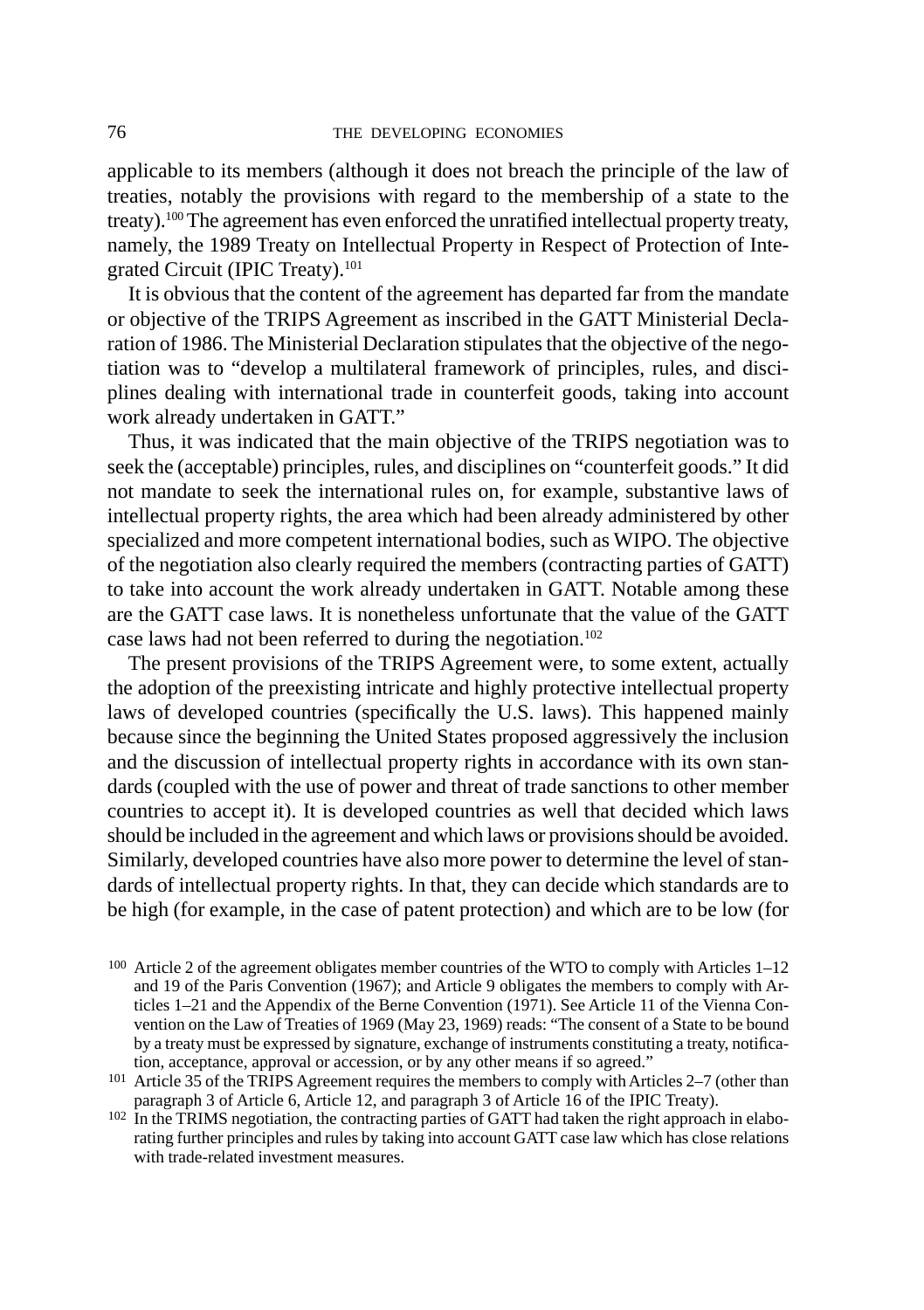example, Article 6 bis of the Berne Convention) or shunned (for example, the Biodiversity Convention) (South Centre 1997, p. 27).

On the issue of biodiversity, the development that springs up at present is the need to protect traditional knowledge and know-how in using plant genetic resources, which mostly exist in developing countries.<sup>103</sup> Nevertheless, again, as shown in the TRIPS negotiations, the discussion on this issue in the future will to a large extent depend on the part of the U.S. endeavor,<sup>104</sup> and on the part of the developing countries' endeavor to include this field in the future agreement.105 Nevertheless, the Biodiversity Convention of 1991, which accommodates the interests of developing countries, is worth considering incorporation, just like the Paris or Berne conventions, into the TRIPS Agreement. In addition, it is also necessary that in the future the TRIPS Agreement will recognize and provide for protection of the traditional knowledge of local and indigenous communities, which is mostly found in developing countries.

The most significant aspect of the Uruguay Round results on the special provision for developing countries is the transitional period and the provision of technical cooperation. The agreement really recognizes that these countries are still weak in light of their economic development as well as in their legal infrastructures. It concedes the need of special treatment of these countries in implementing the results of the agreement.

This transitional period and technical cooperation, however, can by no means be freely enjoyed by developing countries. Developed countries, however, especially the United States, to a certain extent, do not even honor these special provisions especially designed in the interest of developing countries. A striking example is the U.S. double standards in the implementation of the agreement. On one hand, the United States expressed its concern that many countries (especially developing countries) have not asked for the cooperation from the Unites States.106 On the other hand, the United States, demanding the retroactive application of the TRIPS Agreement on patent under the so-called pipeline solution (Correa 1998, p. 14), brought, for example, India before WTO panel for allegedly breaching the U.S. patent.<sup>107</sup>

It is also worthwhile noting that this special provision for developing countries

- <sup>104</sup> See "US Wants TRIPS Off Seattle Agenda," *Washington Trade Daily*, August 5, 1999, noting that "there are also vague suggestions that intellectual property rights disciplines cover 'indigenous knowledge' in developing countries, which the US has not fully comprehended."
- <sup>105</sup> See for example, the developing countries' efforts to successfully include the provision on transitional arrangement.
- 106 See "US Wants" in footnote 104, noting that "the US official expressed US disappointment with the lack of interest on the part of developing countries to take up offers of technical assistance from the United States."
- 107 "India—Patent Protection for Pharmaceutical-Agricultural Chemical Products," Document WT/ DS50/R, September 5, 1997.

<sup>103</sup> Cottier (1997) offers a sympathetic suggestion to include this field in the future TRIPS Agreement.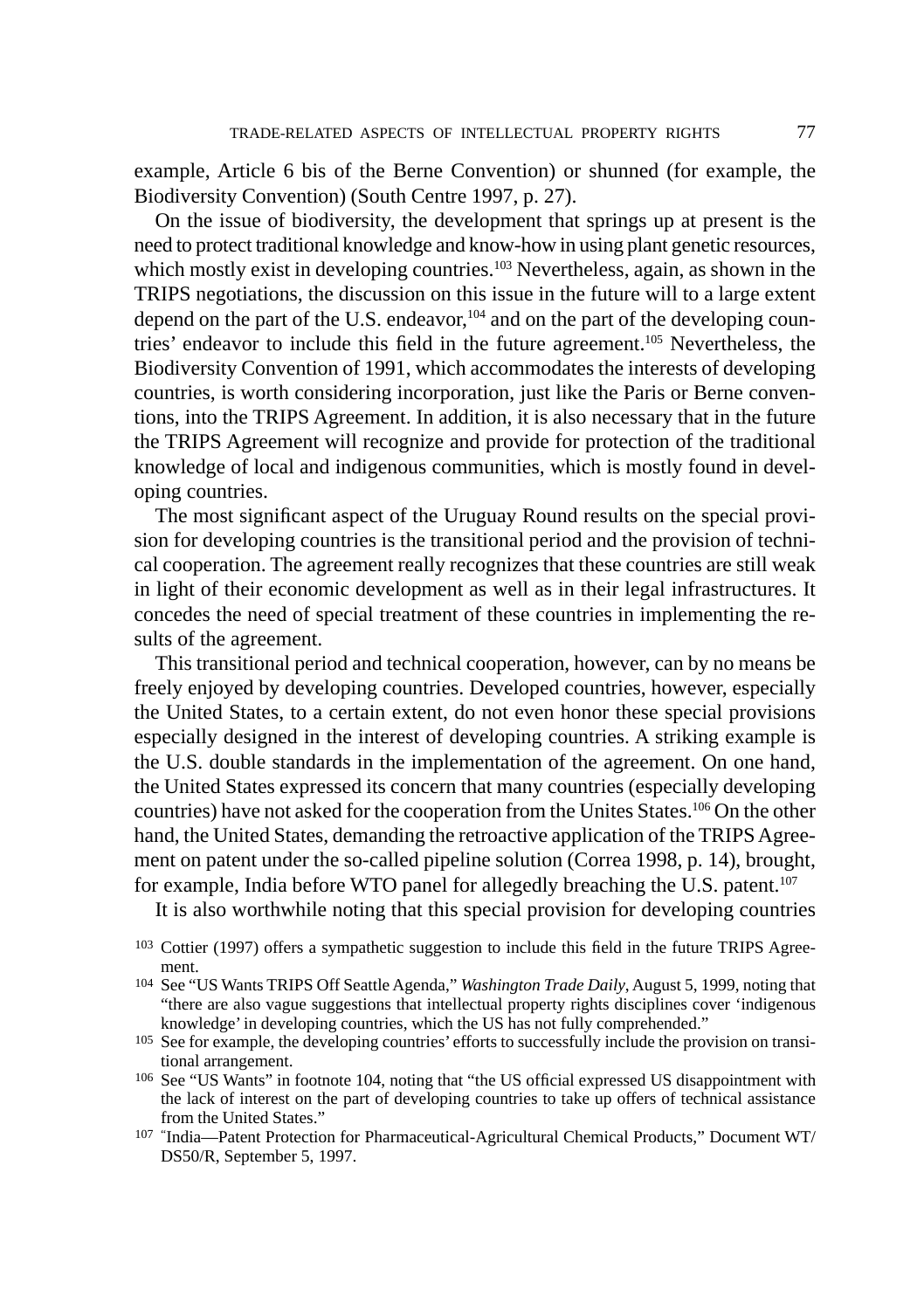under the TRIPS Agreement, is not truly coming from consciousness on the part of the developed countries. As the history of the negotiations on TRIPS shows, this inclusion of this provision is the outcome of the efforts of developing countries during the negotiations. These countries endeavored to demand time leniency to enable them to prepare themselves to bring their legislation into conformity with the results of the negotiation on TRIPS.108

The implication of the very limited special provision for developing countries in the form of a transitional period under the TRIPS Agreement is that when this period elapses, the status of these countries will disappear. Consequently, their position will be the same as developed countries under the TRIPS Agreement. This regulation apparently deviates from the normal or recognized principle concerning the special status of and special treatment for developing countries under GATT.109 It has been argued that there should be always a balanced principle in international obligations. It is right then to maintain that "intellectual property rights systems must recognize differences in levels of development between economies" (Nayyar 1993, p.  $166$ <sup> $110$ </sup> and similarly that "obligations should be commensurate with the level of economic development" (Dhanjee and De Chazournes 1990, p. 13). This principle is very important in all fields of international economic relations and has been accepted by many countries.<sup>111</sup>

The application of this principle, however, should not be limited or undermined by certain requirements, including the transitional period requirement as set forth in the TRIPS Agreement. The principle of special provision for developing countries is a binding principle that must exist in international trade agreements. On the basis of this principle, developing countries should be given more flexibility in discharging their obligations under international agreements in their home countries. It should be underlined that the discharge of such obligations should be consonant with the developing countries' national development objectives taking into account, in Dhanjee and De Chazournes's words, "the socioeconomic importance of certain sectors" to these countries, such as agriculture, food, and pharmaceutical sectors (Dhanjee and De Chazournes 1990, pp. 13–14).

- 108 Correa (1998, p. 15) noted that "the establishment of this period was not a generous concession by industrialized countries. It was the result of hard negotiations in which the latter obtained in exchange a long transitional period for complying with their obligations in agriculture and textiles."
- 109 See Bronckers (1994, p. 1258), Article 1 (3) (iv) of GATT 1994. See also, Ministerial Declaration on the Uruguay Round GATT, 33d Supp. BISD 19 (1987), p. 21; par. 5 of the Decision on Differential and More Favourable Treatment, Reciprocity and Fuller Participation of Developing Countries, GATT, 26th Supp. BISD 203 (1980), p. 205, Article XXXVI (8) and Its Interpretative Note in Annex I GATT.
- <sup>110</sup> Reichman (1989) stated that "it would violate fundamental precepts of international economic law if the developed countries failed to differentiate between developing and the least developed countries (LDCs) when formulating minimum standards under the TRIPS Agreement."
- <sup>111</sup> Dhanjee and De Chazournes (1990) admitted, however, that there was no consensus as of today between developed and developing countries concerning the extent this principle should apply.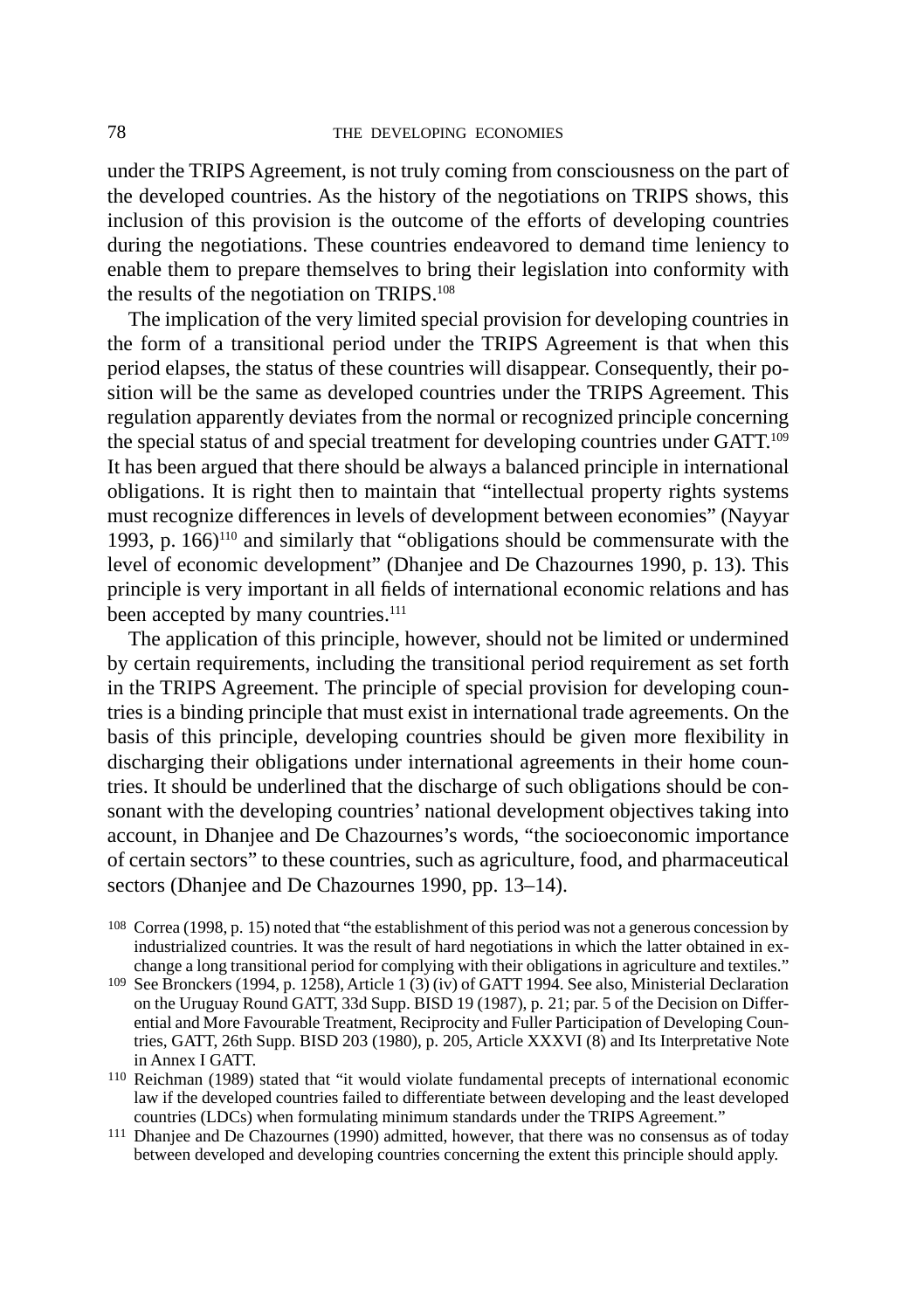The TRIPS Agreement, being sponsored by developed countries and their multinational corporations (MNCs), cannot prevent its member countries from taking unilateral action against developing countries. An example of this is the determination and decision of the United States that this country will continue to use its power to impose unilateral trade sanctions on any country that has allegedly failed to provide for proper protection to its intellectual property rights (Abbott 1996; Chuchod 1997).<sup>112</sup> One commentator, however, argued that developing countries might be able to address this unilateral trade sanction by taking it to the dispute settlement mechanism of the WTO (Bronckers 1994, p. 1275). The efficacy of this provision, however, remains to be seen since so far no developing countries have taken this measure.<sup>113</sup>

Given its comprehensive provisions on intellectual property rights and especially its stronger and effective dispute settlement mechanism, it appears that the existence of the international organization on intellectual property rights such as WIPO will be undermined.<sup>114</sup> This conclusion is also supported by the fact that major industrialized countries, especially the United States, virtually do not favor preexisting international organizations such as WIPO. A historical fact shows that the absence of the major industrialized countries in international organizations especially when they deal with trade or commercial value, will make its effectiveness wane. For instance, the absence of the United States in the membership of the WTO Treaty was one example to support this assumption. In addition, the dominant publications of intellectual property rights (by developed countries' scholars) which mostly discuss the substantive provisions of the WTO's TRIPS Agreement will only strengthen the position and role of this body in dealing with this issue.

The dominant and strong influence of developed countries in this field will also mean that the rules of the game in the TRIPS Agreement as well as in the WTO will be in the hands and under the strong control of developed countries. This implies that developing countries have to work harder in future negotiations in this field. The only hope that developing countries can "survive" is to try to convince developed countries that special provision and special treatment for developing coun-

<sup>112</sup> Abbott (1996) cited 19 U.S.C. §2411 (d) (3) (B) (II). For the case of trademarks, see also Reichman (1995).

<sup>&</sup>lt;sup>113</sup> One scholar argued, however, that the use of trade sanctions or the threat or trade sanctions is justified as external enforcement of the TRIPS Agreement. See Gana (1996).

<sup>114</sup> See for example, Blakeney (1996, p. 9) and Cottier (1998, p. 116). Cottier argued that since WIPO has no jurisdiction standard found exclusively in TRIPS, cases will now be argued in the WTO. Professor Frederick M. Abbott (1996) argued that there has been a renewed interest in the WIPO recently. He cited the ongoing discussion on the dispute settlement between states in the field of intellectual property. But this development does not touch the core substantive provision of intellectual property rights. It questions the effectiveness of the WIPO's efforts in the field of dispute settlement of intellectual property disputes in the light of its lack of experience in this matter compared with the long experience of GATT in the settlement of trade disputes.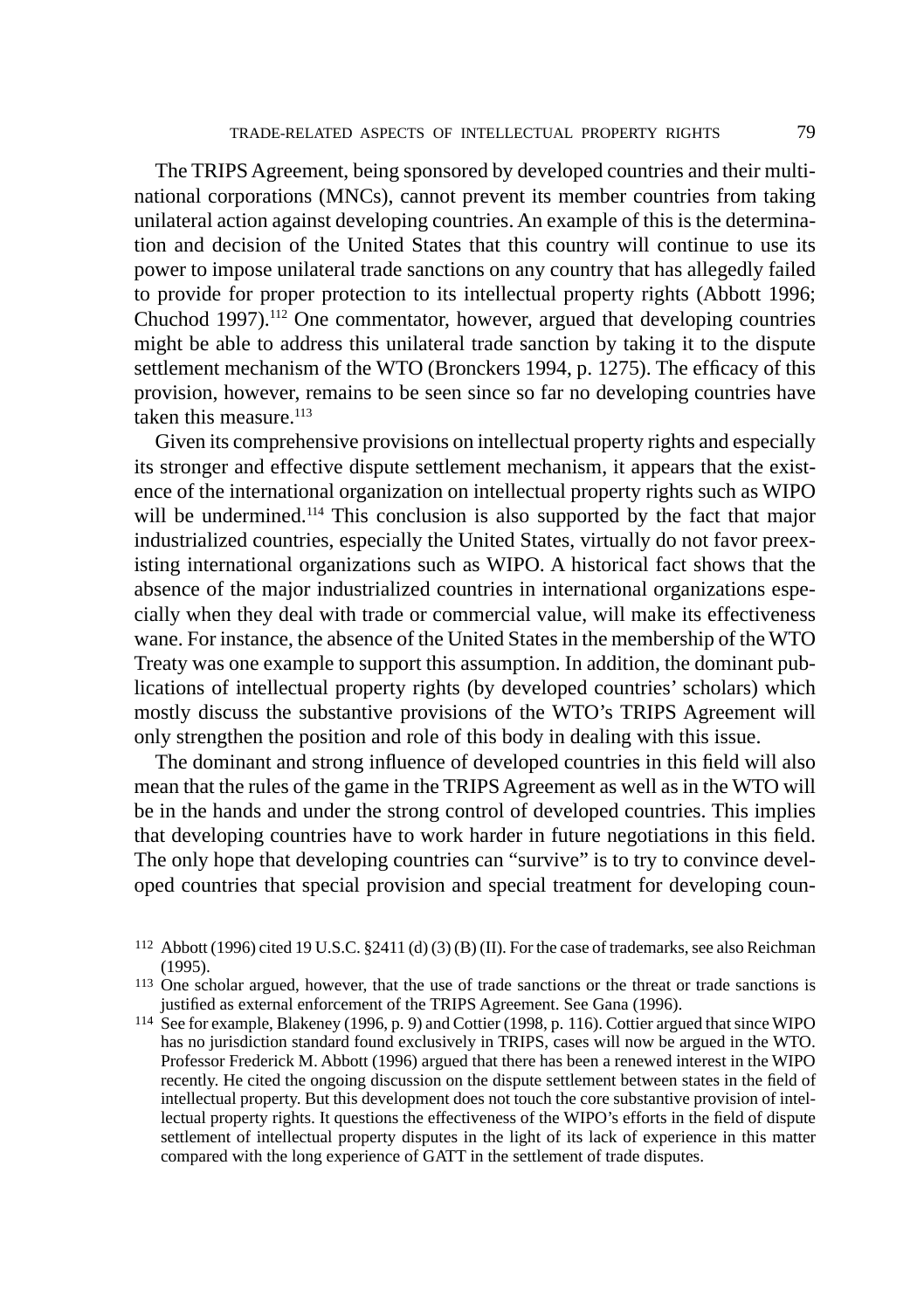tries is a recognized and established principle of international economic law. For that, in any undertaking, including agreements in international trade involving developing countries, this principle must be always included.

On technical cooperation, this is also an acknowledgement that developing countries need technical support to enable them to implement fully the result of the TRIPS negotiation. Technical cooperation will also play strategic importance for developing countries in their efforts to gain access to technology. It has been conceded that under the available rules on transfer of technology, especially under the TRIPS Agreement, with its strong protection of intellectual property rights, the cost of transfer of technology may become very expensive (Sherwood 1997). The provision, however, is not very clear as to how the cooperation is to be implemented. It seems, therefore, that in future negotiations on this issue, a clear and better-formulated provision determining the implementation of this provision should be made. Moreover, the implementation of the agreement has demonstrated that it is international organizations, like WIPO, UNCTAD, and other international as well as regional organizations, which are truly concerned about developing countries' position in their efforts to bring their legislation into conformity with the TRIPS Agreement.

Given the lack of special provisions for developing countries and the stronger protection of intellectual property rights provided for by the TRIPS Agreement, it is hard to perceive that this agreement will benefit developing countries.<sup>115</sup> It has been observed elsewhere that the efficacy of the application of the law will depend to a greater degree on the obedience of its members to international conventions and in the area of international intellectual property, will depend on the protection and enforcement of intellectual property rights. And, it has also been observed that the history of intellectual property rights has demonstrated that the regime of intellectual property rights protection is dependent upon the level of each country's economic development.<sup>116</sup> This shows that a differential approach is needed to address this issue of intellectual property rights. Other international conventions on intellectual property rights, for example, the Paris Convention or Berne Convention, have recognized the need for different treatment for the different economic and other factors in each member country (Raghavan 1990, p. 119). It is also important to note that the principle of this differential treatment for developing countries should also be applicable to the area of intellectual property rights.

<sup>115</sup> Contrast the economic growth that will be enjoyed by developed countries from the implementation of the TRIPS Agreement (Abbott 1998). Some developing countries have already expressed their concern about the lack of benefit the developing countries gain from the TRIPS Agreement. See for example: "Preparations for the 1999 Ministerial Conference," Proposals regarding the Agreement on Trade-Related Intellectual Property Rights, Communication from Colombia, WT/ GC/W/316.

<sup>116</sup> See for example, Zutshi (1998, p. 41).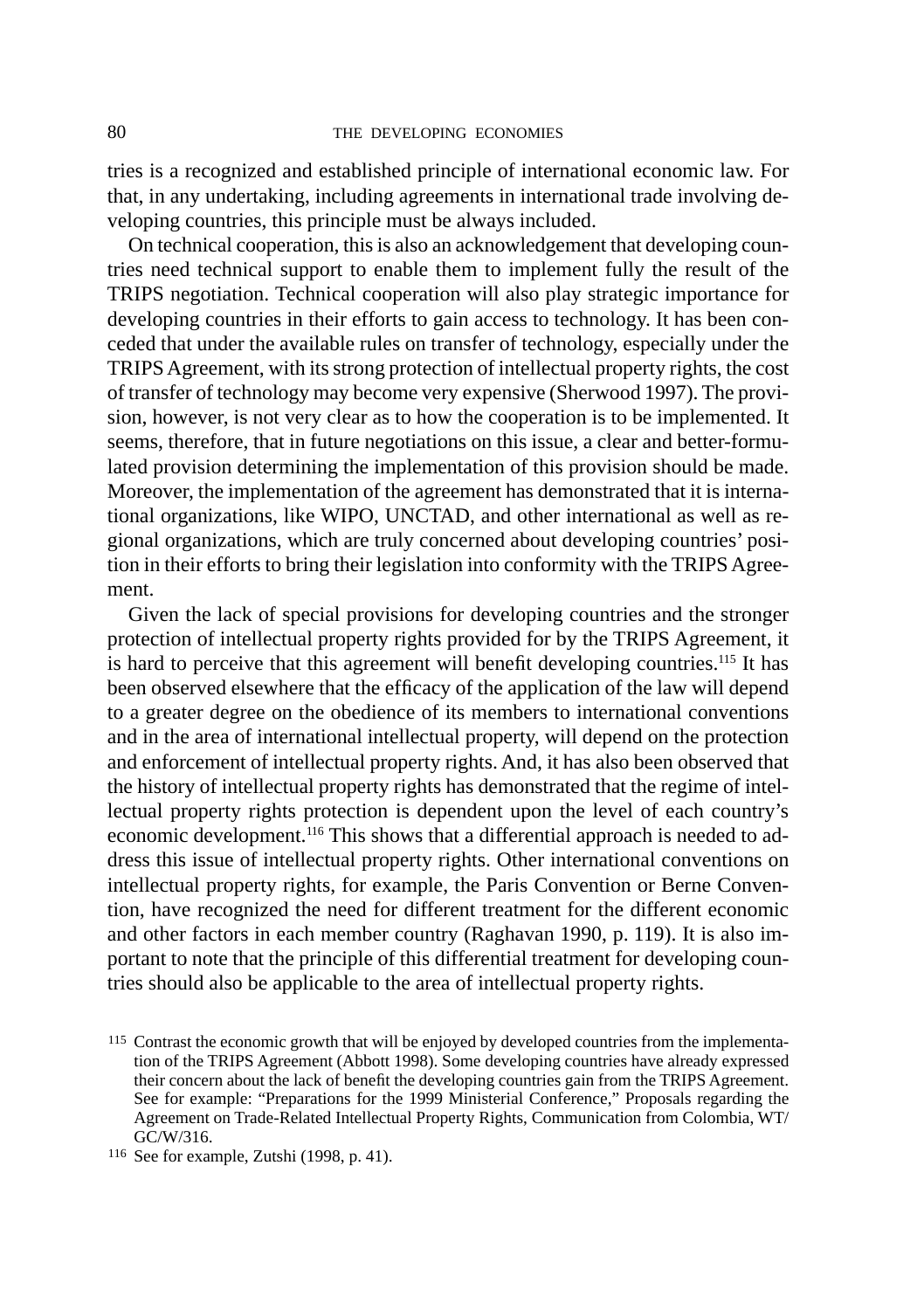#### REFERENCES

- Abbott, Frederick M. 1996. "Commentary: The International Intellectual Property Order Enters the 21st Century." *Vanderbilt Journal of Transnational Law* 29.
	- ———. 1998. "The Enduring Enigma of TRIPS: A Challenge for the World Economic System." *Journal of International Economic Law* 1, no. 4.
- Alfred, William P. 1995. *To Steal a Book is an Elegant Offence: Intellectual Property Law in Chinese Civilization*. Stanford, Calif.: Stanford University Press.
- Baer, Karen W. 1995. "A Theory of Intellectual Property and the Biodiversity Treaty." *Syracuse Journal of International Law and Commerce* 21.
- Bhala, Raj. 1996. *International Trade Law: Cases and Materials.* Charlottesville, Va.: Michie.
- Bibek, Debroy. 1996. *Beyond the Uruguay Round: The Indian Perspective on GATT*. New Delhi: Response Books.
- Blakeney, Michael. 1996. *Trade Related Aspects of Intellectual Property Rights: A Concise Guide to the TRIPS Agreement*. London: Sweet and Maxwell.
- Bronckers, Marco C. E. J. 1994. "The Impact of TRIPS: Intellectual Property Protection in Developing Countries." *Common Market Law Review* 31, no. 6.
- Burrell. 1998. "A Case Study in Cultural Imperialism: The Imposition of Copyright in China by the West." In *Intellectual Property and Ethics*, ed. Lionel Bently and Spyros Maniatis. London: Sweet and Maxwell.
- Correa, Carlos M. 1998. *Implementing the TRIPS Agreement: General Context and Implications for Developing Countries*. Penang, Malaysia: Third World Network.
- Correa, Carlos M., and Abdulqawi A. Yusuf, eds. 1998. *Intellectual Property and International Trade: The TRIPs Agreement*. The Hague: Kluwer Law International.
- Cottier, Thomas. 1997. "The WTO and Environmental Law: Some Issues and Ideas." Paper presented at Workshop on Legal Implications of WTO Law on Environmental Law Policies, held by T. M. C. Asser Institute, The Hague, September 15–16.

———. 1998. "The Impact of the TRIPS Agreement on Private Practice and Litigation." In *Dispute Resolution in the World Trade Organization*, ed. James Cameron and Karen Campbell. London: Cameron May.

- Croome, John. 1995. *Reshaping the World Trading System: A History of the Uruguay Round*. Geneva: World Trade Organization.
- D'Amato, Anthony, and Doris Estelle Long. 1997. *International Intellectual Property Law*. The Hague: Kluwer Law International.
- Das, Bhagirath Lal. 1998. *The WTO Agreements, Deficiencies, Imbalances and Required Changes*. Penang, Malaysia: Third World Network.
- Deardoff, A. V. 1990. "Should Patent Protection Be Extended to All Developing Countries?" *World Economy* 13, no. 4.
- Dhanjee, Rajan, and Laurence Boisson De Chazournes. 1990. "Trade-Related Intellectual Property Rights (TRIPS): Objectives, Approaches and Basic Principles of the GATT and of Intellectual Property Convention." *Journal of World Trade* 24, no. 5.
- Downes, David R. 1994. "The Convention on Biological Diversity: Seeds of Green Trade?" *Tulane Environmental Law Journal* 8.
- Dworkin, Gerald. 1996. "Trade Related Aspects of Intellectual Property Rights and GATT." In *Current Legal Issues in the Internationalization of Business Enterprises* by Lye Lin Heng et al. Singapore: Butterworths.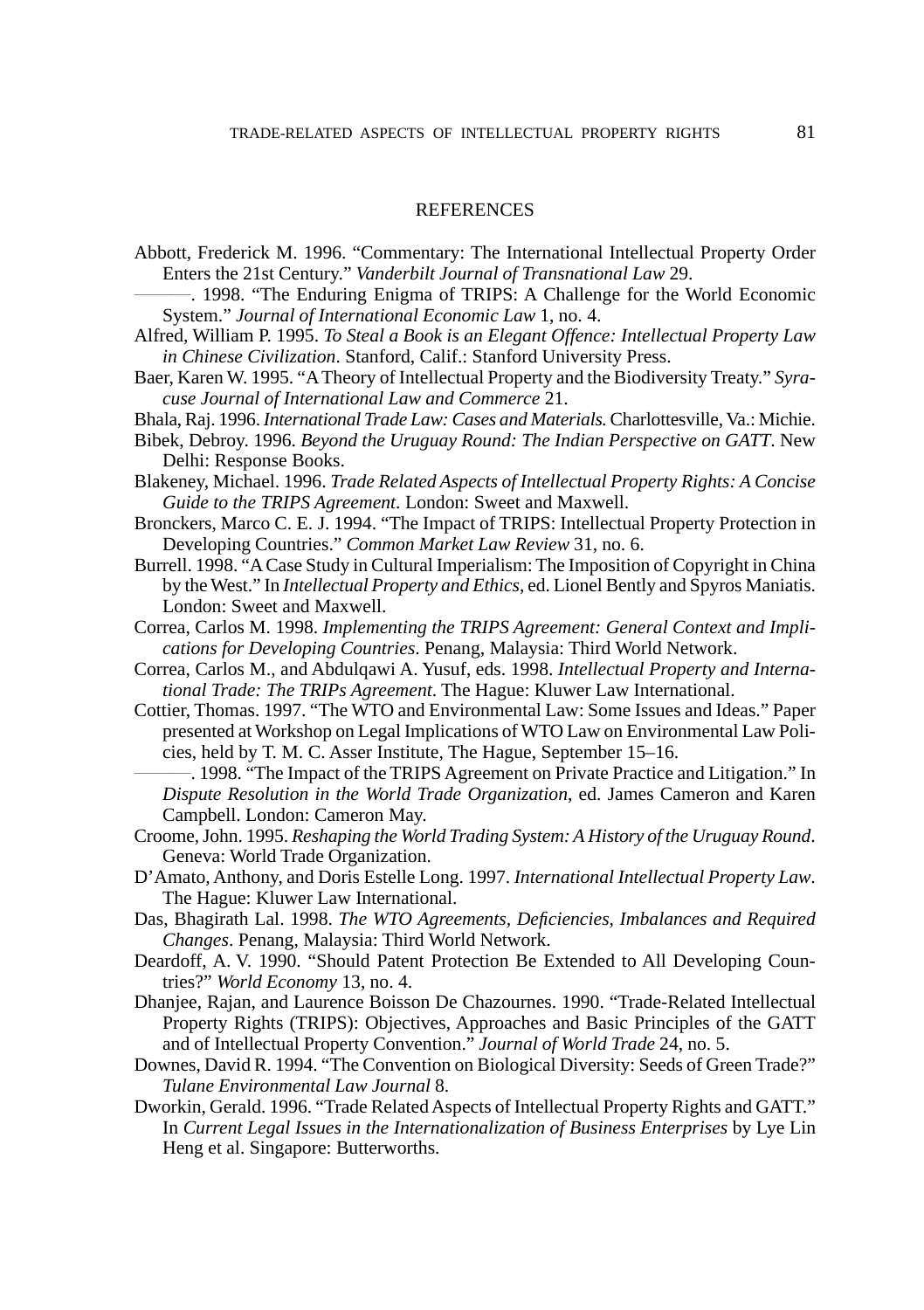- Evenson, Robert E. 1993 "Global Intellectual Property Rights Issues in Perspective: A Concluding Panel Discussion." In *Global Dimensions of Intellectual Property Rights in Science and Technology*, ed. M. B. Wollerstein, M. E. Mogee, and R. A. Schoen. Washington, D.C.: National Academy Press.
- Gana, Ruth L. 1996. "Prospect for Developing Countries under the TRIPS Agreement." *Vanderbilt Journal of Transnational Law* 29.
- General Agreement on Tariffs and Trade (GATT). 1989. *GATT Activities, 1988*. Geneva: GATT.
	- ———. 1990. *GATT Activities, 1989*. Geneva: GATT.
- Gervais, Daniel. 1998. *The TRIPS Agreement: Drafting History and Analysis*. London: Sweet and Maxwell.
- Geller, Paul E. 1995. "Intellectual Property in Global Market Place: Impact of TRIPS Dispute Settlement?" *International Law* 29.
- Giunta, Tara Kalagher, and Lily H. Shang. 1994. "Ownership of Information in a Global Economy." *George Washington Journal of International Law and Economics* 27.
- Heald, Paul J. 1996. "Trademarks and Geographical Indications: Exploring the Contours of the TRIPS Agreement." *Vanderbilt Journal of Transnational Law* 29.
- Hudec, Robert E. 1993. *Enforcing International Trade Law: The Evolution of the Modern GATT Legal System.* Salem, N.H.: Butterworths Legal Publishers.
- Hughes, Justin. 1988. "The Philosophy of Intellectual Property." *Georgetown Law Journal* 77.
- Irish, Maureen. 1994. "Intellectual Property and North-South Relations." In *International Trade and Intellectual Property: The Search for a Balanced System*, ed. George R. Stewart, Myra J. Tawfik, and Maureen Irish. Boulder, Colo.: Westview Press.
- Ismail, Ghazally, and Murtedza Mohammed, eds. 1998. *Biodiversity Conservation in ASEAN: Emerging Issues and Regional Needs*. London: ASEAN Academic Press.
- Kitch, Edmund W. 1994. "The Patent Policy of Developing Countries." *UCLA Pacific Basin Law Journal* 133.
- Lange, P. 1993. "The Law and Protection of Designers with Particular Reference to the Textile Fashion Sector." *European Intellectual Property Review* 1.
- Lindquist, Leigh Ann. 1999. "Champagne or Champagne? An Examination of U.S. Failure to Comply with the Geographical Provisions of the TRIPS Agreement." *Georgia Journal of International and Comparative Law* 27.
- Locket, Clark W. 1998. "Geographical Indications: What Does the WTO TRIPS Agreement Require?" *Trademark World* 109.
- Lorvellec, Louis. 1996. "You've Got to Fight Your Right to Party: A Response to Professor Jim Chen." *Minnesota Journal of Global Trade* 5.
- Mansfield, Edwin. 1993. "Unauthorized Use of Intellectual Property: Effects on Investment, Technology Transfer and Innovation." In *Global Dimensions of Intellectual Property Rights in Science and Technology*, ed. Mitchel B. Wallerstein, Mary Ellen Mogee, and Roberta A. Schoen. Washington, D.C.: National Academy Press.
- Marguilies, R. L. 1993. "Protecting Biodiversity: Recognizing Intellectual Property Rights in Plant Genetic Resources." *Michigan Journal of International Law* 14.
- McDorman, Ted L. 1992. "U.S.-Thailand Trade Disputes: Applying Section 301 to Cigarettes and Intellectual Property." *Michigan Journal of International Law* 14.
- Nayyar, Deepak. 1993. "India." In *Global Dimensions of Intellectual Property Rights in Science and Technology*, ed. Mitchel B. Wallerstein, Mary Ellen Mogee, and Roberta A. Schoen. Washington, D.C.: National Academy Press.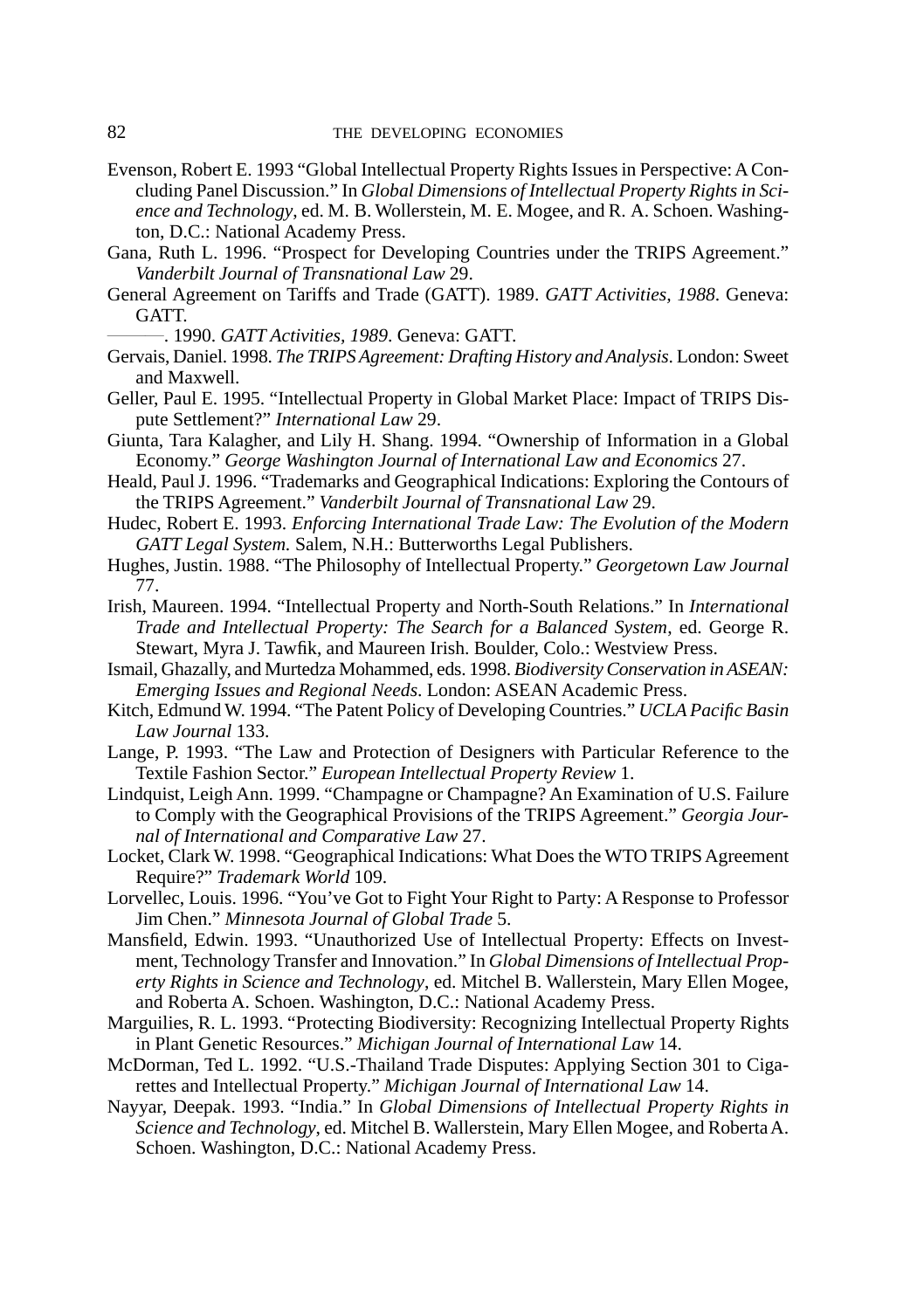- Netanel, Neil Weinstock. 1998. "Asserting Copyright's Democratic Principles in the Global Arena." *Vanderbilt Law Review* 51.
- Newby, Kim. 1995. "The Effectiveness of Special 301 in Creating Long Term Copyright Protection for U.S. Companies Overseas." *Syracuse Journal of International Law and Commerce* 21.
- Nijar, Gurdial Singh. 1996. *TRIPS and Biodiversity. The Threat and Responses: A Third World View*. Penang, Malaysia: Third World Network.
- Oddi, A. Samuel. 1996. "TRIPS—Natural Rights and a Polite Form of Economic Imperialism." *Vanderbilt Journal of Transnational Law* 29.
- Otten, Adrian. 1998. "Implementation of the TRIPS Agreement and Prospects for Its Future Development." *Journal of International Economic Law* 1, no. 4.
- Otten, Adrian, and Hannu Wager. 1996. "Compliance with TRIPS: The Emerging World View." *Vanderbilt Journal of Transnational Law* 29.
- Pacón, Ana Maria. 1996. "What Will TRIPS Do for Developing Countries?" In *From GATT to TRIPs: The Agreement on Trade-Related Aspects of Intellectual Property Rights*, ed. Friedrich-Karl Beier and Gerhard Schricker. Munich: Max Planck Institute for Foreign and International Patent.
- Palmeter, David. 1998. "A Few—Very Few—Kind Words for Section 301." In *The WTO and International Trade Regulation*, ed. Philip Ruttley, Ian MacVay, and Carol George. London: Cameron May.
- Patry, William F. 1995. *Copyright and the GATT: An Interpretation and Legislative History of the Uruguay Round Agreements Act*. Washington, D.C.: Bureau of National Affairs.
- Peterson, Kirstin. 1992. "Recent Intellectual Property Trends in Developing Countries." *Harvard International Law Journal* 33.
- Preeg, Ernest H. 1995. *Traders in a Brave New World: The Uruguay Round and the International Trading System*. Chicago: University of Chicago.
- Primo Braga, Carlos A. 1995. "Trade-Related Intellectual Property Issue: The Uruguay Round Agreement and Its Economic Implications." In *The Uruguay Round and Developing Economies*, ed. Will Martin and L. Alan Winters. Washington, D.C.: World Bank.
- Primo Braga, Carlos A., and Carsten Fink. 1998. "Reforming Intellectual Property Regimes: Challenges for Developing Countries." *Journal of International Economic Law* 1, no. 4.
- Raghavan, Chakravarthi. 1990. *Recolonization, GATT, the Uruguay Round and the Third World*. Penang, Malaysia: Third World Network.
- Reichman, J. H. 1989. "Intellectual Property in International Trade: Opportunities and Risks of a GATT Connection." *Vanderbilt Journal of Transnational Law* 22.
	- ———. 1995. "Universal Minimum Standards of Intellectual Property Protection under the TRIPS Component of the WTO Agreement." *International Lawyer* 29, no. 2.
	- ———. 1998. "Universal Minimum Standards of Intellectual Property Protection under the TRIPS Component of the WTO Agreement." In *Intellectual Property and International Trade: The TRIPS Areement*, ed. Carlos M. Correa and Abdulquwi A. Yusuf. The Hague: Kluwer Law International.
- Ringo, Frederick S. 1994. "The Trade-Related Aspects of Intellectual Property Rights Agreement in the GATT and Legal Implications for Sub-Saharan Africa—Perspective Policy Issues for the World Trade Organization." *Journal of World Trade* 28, no. 6.
- Ross, Julie-Chasen, and Jessica A. Wasserman. 1993. *Trade-Related Aspects of Intellectual Property Rights. The GATT Uruguay Round: A Negotiating History (1986–1992)*. Boston: Kluwer.
- Ryan, Michael P. 1998. "The Function-Specific and Linkage-Bargain Diplomacy of Inter-